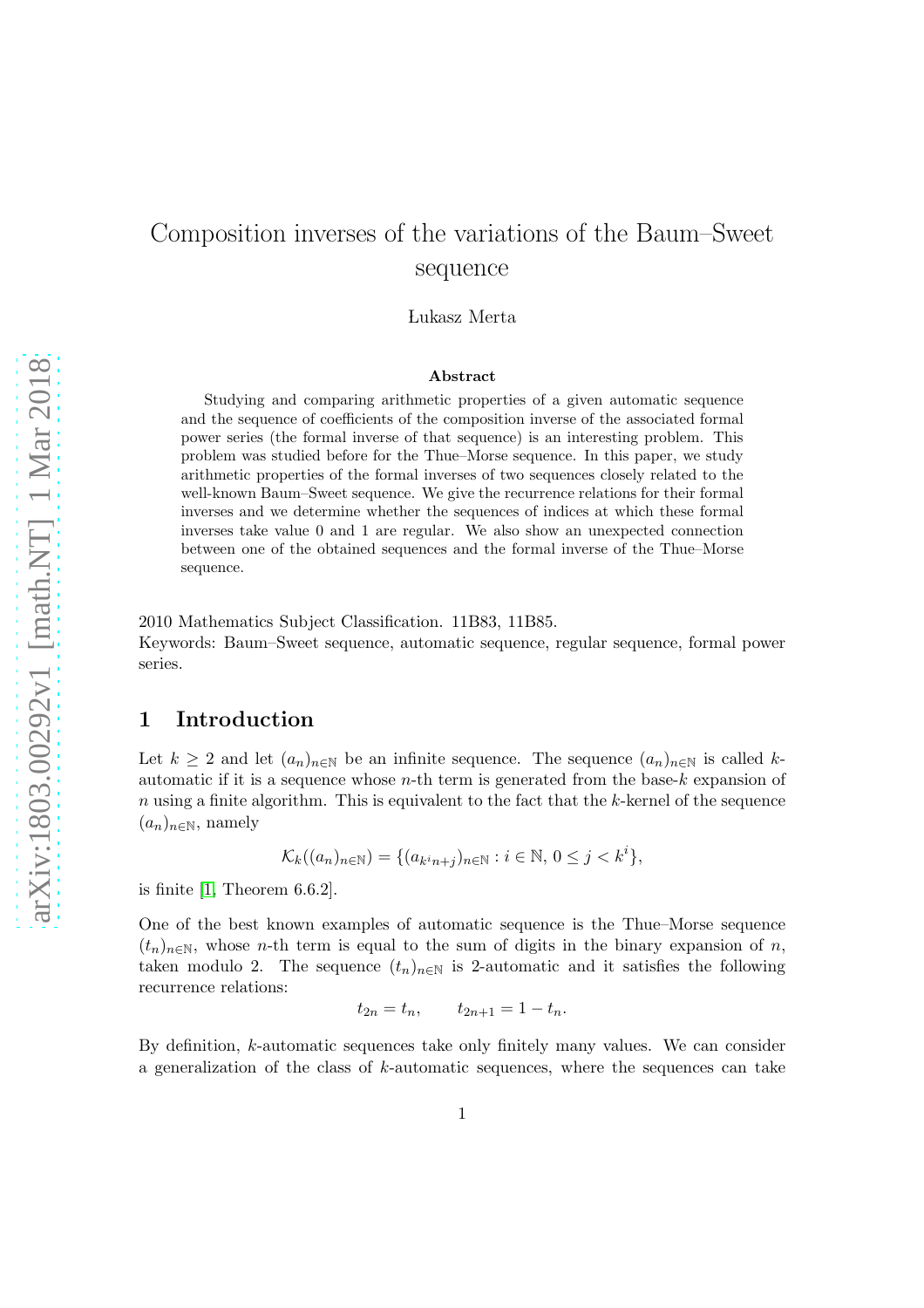infinitely many values as well. Such a class, called the class of k-regular sequences, was introduced by Allouche and Shallit [\[2,](#page-24-0) [3\]](#page-24-1). An infinite sequence  $(u_n)_{n\in\mathbb{N}}$ , taking values in a  $\mathbb Z$ -module  $M$  is called  $k$ -regular if there exists a finite number of sequences  $(s_n^{(1)})_{n\in\mathbb{N}},\ldots,(s_n^{(m)})_{n\in\mathbb{N}},$  taking values in M, such that every subsequence in  $\mathcal{K}_k((u_n)_{n\in\mathbb{N}})$ can be written in the form

$$
u_{k^{i}n+j} = \sum_{r=1}^{m} a_r s_n^{(r)}
$$

for some  $a_1, \ldots, a_r \in \mathbb{Z}$ .

The class of regular sequences is closed under addition and multiplication, i.e. if the sequences  $(a_n)_{n\in\mathbb{N}}$  and  $(b_n)_{n\in\mathbb{N}}$  are regular, then so are  $(a_n + b_n)_{n\in\mathbb{N}}$  and  $(a_nb_n)_{n\in\mathbb{N}}$ . If the sequence  $(a_n)_{n\in\mathbb{N}}$  is k-regular, then so is  $(a_{pn+q})_{n\in\mathbb{N}}$  for all  $p\geq 1$  and  $q\geq 0$ . Conversely, if the sequences  $(a_{pn+q})_{n\in\mathbb{N}}$  are k-regular for  $p \geq 2$  and  $q \in \{0, 1, \ldots, p-1\}$ , then so is the sequence  $(a_n)_{n\in\mathbb{N}}$ . Finally, if the sequence  $(a_n)_{n\in\mathbb{N}}$  is k-regular, then the sequence  $(a_n \mod m)_{n\in\mathbb{N}}$  is k-automatic for any  $m\geq 1$ . All these properties and proofs can be found in [\[2\]](#page-24-0).

The main aim of this paper is to consider the following problem. Let  $p$  be a prime number. Consider a p-automatic sequence  $(u_n)_{n\in\mathbb{N}}$  with values in the finite field  $\mathbb{F}_p$ . We consider a formal power series  $U = \sum_{n=0}^{\infty} u_n X^n \in \mathbb{F}_p[[X]]$ . It is known that if the sequence  $(u_n)_{n\in\mathbb{N}}$  satisfies  $u_0 = 0$  and  $u_1 \neq 0$ , then there exists a unique formal power series  $V = \sum_{n=0}^{\infty} v_n X^n \in \mathbb{F}_p[[X]]$  such that  $U(V(X)) = V(U(X)) = X$  (see [\[7,](#page-24-2) Theorem 6.1(a)]). The sequence  $(v_n)_{n\in\mathbb{N}}$  of coefficients of G is then called the formal inverse of the sequence  $(u_n)_{n\in\mathbb{N}}$ . Moreover, by Christol's theorem [\[1,](#page-23-0) Theorem 12.2.5], the sequence  $(v_n)_{n\in\mathbb{N}}$  is p-automatic as well. Our aim is to study properties of this sequence.

This problem was studied by M. Gawron and M. Ulas in [\[6\]](#page-24-3) in the case when the sequence  $(u_n)_{n\in\mathbb{N}}$  is the Thue–Morse sequence  $(t_n)_{n\in\mathbb{N}}$ . The authors proved some interesting properties of the formal inverse of the Thue–Morse sequence, denoted by  $(c_n)_{n\in\mathbb{N}}$ . In particular, they found recurrence relations for the sequence  $(c_n)_{n\in\mathbb{N}}$  and an automaton that generates it. Furthermore, they proved that the sequence  $(c_n)_{n\in\mathbb{N}}$  contains arbitrarily long sequences of consecutive 0's and at most 4 consecutive 1's. Moreover, they considered the formal power series  $C = \sum_{n=0}^{\infty} c_n X^n \in \mathbb{C}[X]$  (where the coefficients  $c_n \in \mathbb{F}_2$  are regarded as integers 0 and 1) and they proved that it is transcendental over  $\mathbb{C}(X)$ .

The authors also considered the characteristic sequences of 0's and 1's in the sequence  $(c_n)_{n\in\mathbb{N}}$ , i.e. the pair of increasing sequences  $(a_n)_{n\in\mathbb{N}}$  and  $(d_n)_{n\in\mathbb{N}}$ , satisfying the following equalities:

$$
{m \in \mathbb{N} : c_m = 1} = {a_n : n \in \mathbb{N}},
$$
  

$$
{m \in \mathbb{N} : c_m = 0} = {d_n : n \in \mathbb{N}}.
$$

They proved that the sequence  $(a_n)_{n\in\mathbb{N}}$  is 2-regular and the sequence  $(l_n)_{n\in\mathbb{N}}$  is not kregular for any  $k \geq 2$ . They also managed to prove some interesting properties of the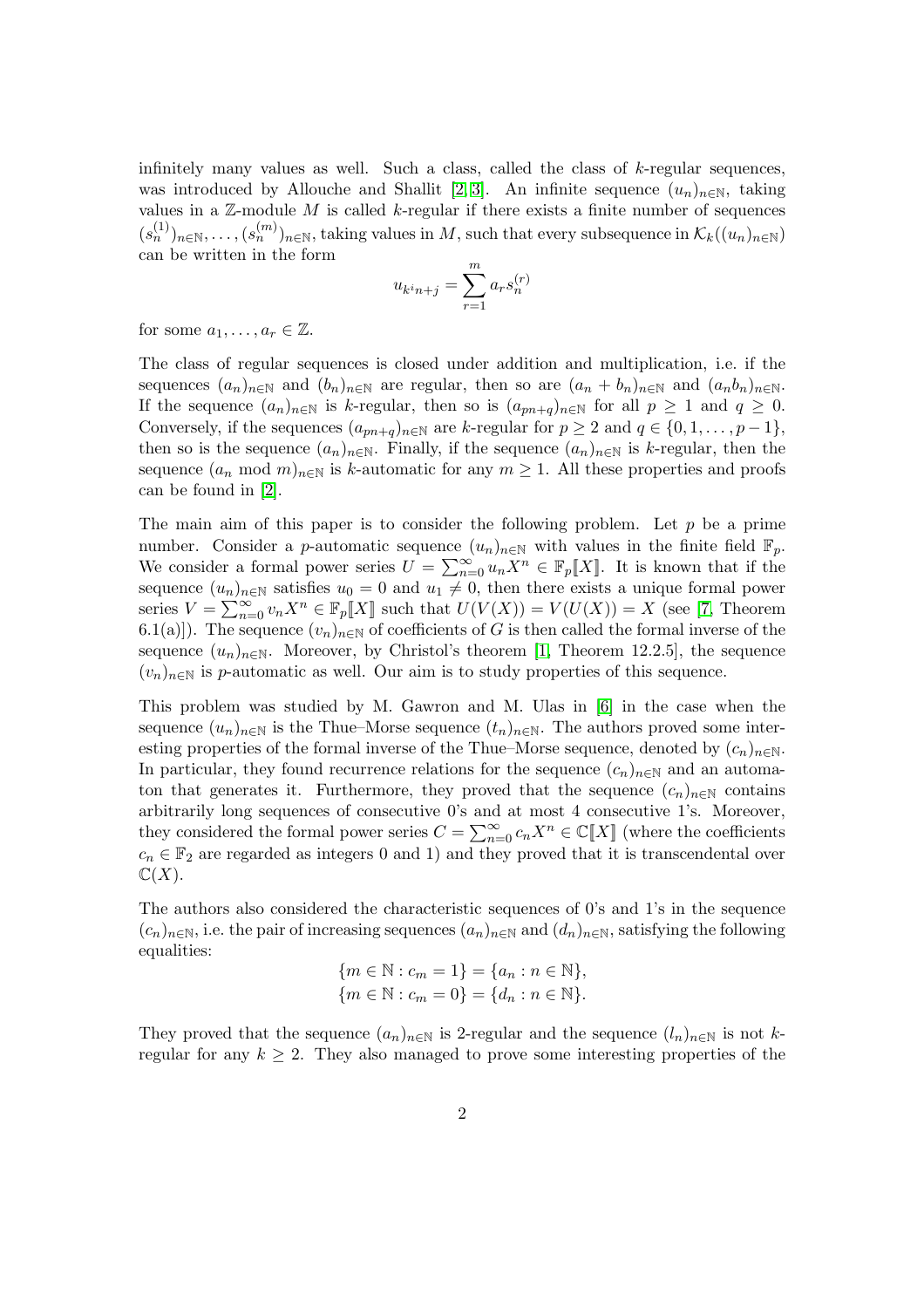sequence  $(a_n)_{n\in\mathbb{N}}$ . They studied the behavior of the sequence  $(a_{n+1} - a_n)_{n\in\mathbb{N}}$  and they proved that the set

$$
\mathcal{A}=\left\{\frac{a_n}{n^2}:n\geq 1\right\}
$$

is dense in  $\left[\frac{1}{6}\right]$  $\frac{1}{6}, \frac{1}{2}$  $\frac{1}{2}$ .

In this paper, we will follow similar lines to study the formal inverse of another 2 automatic sequence, namely the Baum–Sweet sequence  $(b_n)_{n\in\mathbb{N}}$ , whose n-th term is equal to 0 if the binary expansion of  $n$  contains a block of 0's of odd length and 1 otherwise (with  $b_0 = 1$ ). Since the sequence itself does not have a formal inverse, we consider two variations of this sequence:

$$
b'_n = \begin{cases} 0 & \text{if } n = 0, \\ b_n & \text{if } n \ge 1, \end{cases} \qquad b''_n = \begin{cases} 0 & \text{if } n = 0, \\ b_{n-1} & \text{if } n \ge 1. \end{cases}
$$

These two sequences have the formal inverses  $(p_n)_{n\in\mathbb{N}}$  and  $(q_n)_{n\in\mathbb{N}}$ , respectively.

We start with some basic properties of the Baum–Sweet sequence itself, including the fact that the characteristic sequence of 1's is not k-regular for any  $k$  (which is not true for the Thue–Morse sequence). We then consider a formal power series  $B = \sum_{n=0}^{\infty} b_n X^n$ . We find the algebraic relation for the series  $B$ , which allows us to find recurrence relations for the sequences  $(p_n)_{n\in\mathbb{N}}$  and  $(q_n)_{n\in\mathbb{N}}$ . We then discuss properties of these sequences.

We prove that the sequence  $(p_n)_{n\in\mathbb{N}}$  is ultimately constant and hence the associated formal power series is a rational function. We then find the recurrence relations for the sequence  $(q_n)_{n\in\mathbb{N}}$  and the automaton that generates it. We also prove that the associated formal power series (with coefficients regarded as integers) is transcendental over  $\mathbb{C}(X)$ .

Moreover, we consider an increasing sequence  $(u_n)_{n\in\mathbb{N}}$ , satisfying

$$
\{u_n : n \in \mathbb{N}\} = \{m \in \mathbb{N} : q_n = 1\}.
$$

We prove that this sequence is 2-regular and we show that it is closely related to the characteristic sequence  $(a_n)_{n\in\mathbb{N}}$  of 1's in the formal inverse of the Thue–Morse sequence. This implies that both sequences have very similar properties.

Finally, we consider a family of subsequences

$$
\{(b_n^{(r)})_{n\in\mathbb{N}} : r \in \mathbb{N}, r \ge 2\},\
$$

such that  $b_n^{(r)} = 0$  if and only if the binary expansion of n contains a block of 0's of length not divisible by r and  $b_n^{(r)} = 1$  otherwise. These sequences are generalizations of the Baum–Sweet sequence (we recover the original sequence for  $r = 2$ ). We then study properties of these sequences and their formal inverses. These properties turn out to be quite similar to properties in the case  $r = 2$ .

In the last section, we give some open problems related to the results shown in previous sections.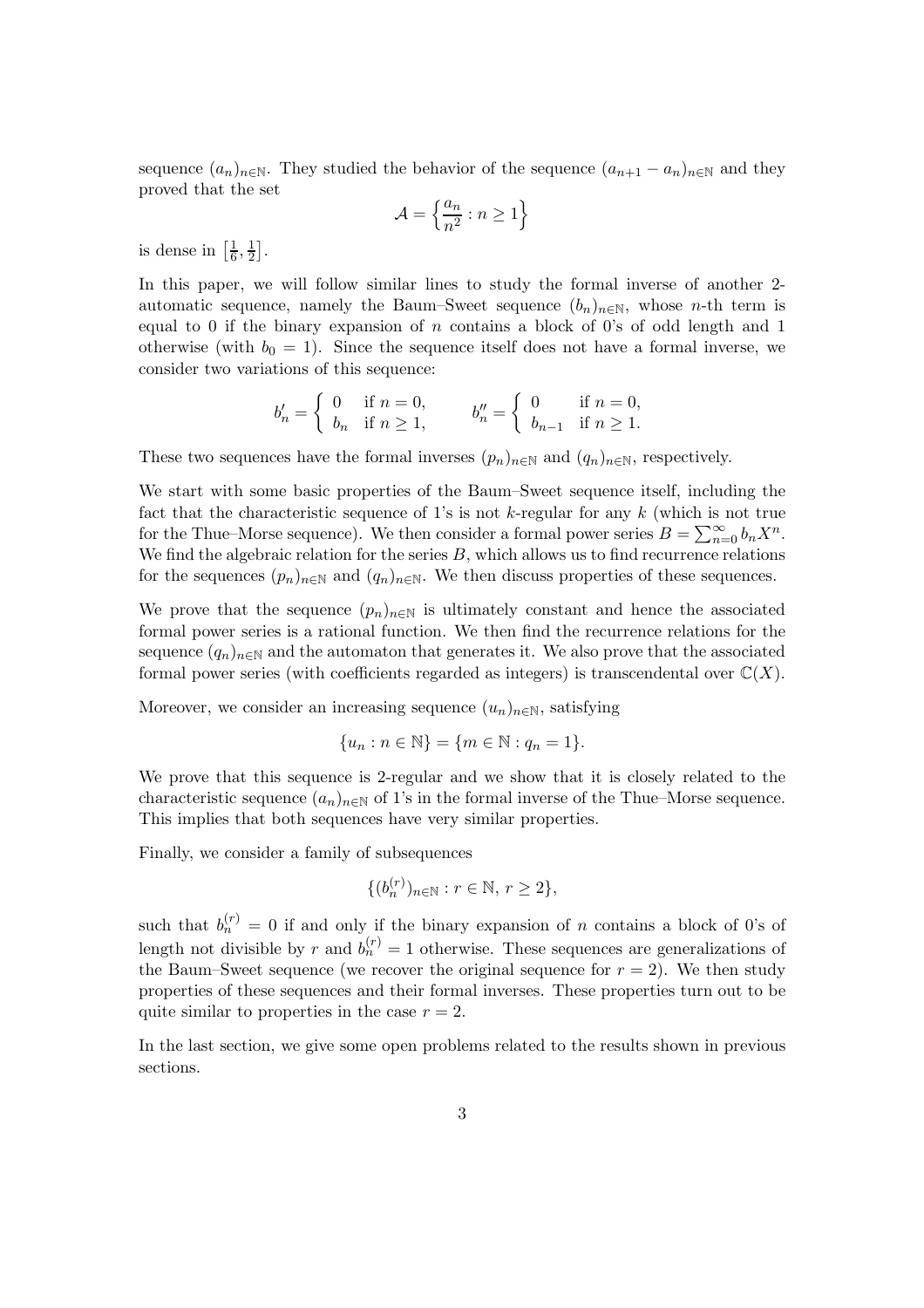This paper is an extended version of one of the chapters of the Master's thesis defended at the Jagiellonian University in 2017 [\[8\]](#page-24-4).

## <span id="page-3-2"></span>2 Basic results

The Baum–Sweet sequence  $(b_n)_{n\in\mathbb{N}}$  is a well-known example of a 2-automatic sequence, with values 0 and 1. It is defined by the following rule: we have  $b_n = 0$  if the binary expansion of *n* contains a block of an odd number of 0's and  $b_n = 1$  otherwise. The first 20 terms of the sequence  $(b_n)_{n\in\mathbb{N}}$  are:

 $1, 1, 0, 1, 1, 0, 0, 1, 0, 1, 0, 0, 1, 0, 0, 1, 1, 0, 0, 1, 0 \ldots$ 

It is clear that the sequence  $(b_n)_{n\in\mathbb{N}}$  satisfies the following recurrence relations:

$$
b_0 = 1, \qquad b_{2n+1} = b_{4n} = b_n, \qquad b_{4n+2} = 0
$$

for  $n \in \mathbb{N}$ . Hence its 2-kernel consists of three subsequences:  $b_n$ ,  $b_{2n}$  and  $b_{4n+2}$ . Therefore, the sequence  $(b_n)_{n\in\mathbb{N}}$  is generated by an automaton with 3 states. It is shown on Figure [1.](#page-3-0)



<span id="page-3-0"></span>Figure 1: The automaton generating the sequence  $(b_n)_{n\in\mathbb{N}}$ .

In the first part of this section, we are going to prove some properties of the sequence  $(b_n)_{n\in\mathbb{N}}$ . We start with the following theorem:

<span id="page-3-1"></span>**Theorem 2.1.** *The Baum–Sweet sequence*  $(b_n)_{n \in \mathbb{N}}$  *contains arbitrarily long sequences of consecutive* 0*'s and the maximal number of consecutive* 1*'s in this sequence is equal to* 2*.*

*Proof.* Let  $k \in \mathbb{N}$  and consider  $n = 5 \cdot 2^k$ . Then the binary representation of n has the form

$$
(n)_2 = 101 \underbrace{00 \dots 0}_{k},
$$

and the leading digits of the numbers  $n, n + 1, \ldots, n + 2<sup>k</sup> - 1$  are 101. Hence by the definition of the sequence  $(b_n)_{n\in\mathbb{N}}$ , we have  $b_n = b_{n+1} = \cdots = b_{n+2^k-1} = 0$ . This proves the first part of our theorem.

The second part of the theorem is a consequence of the fact that if  $b_n = b_{n+1} = 1$  and  $n > 0$ , then n is odd. In order to prove this, suppose that  $b_n = b_{n+1} = 1$  and  $n > 0$  is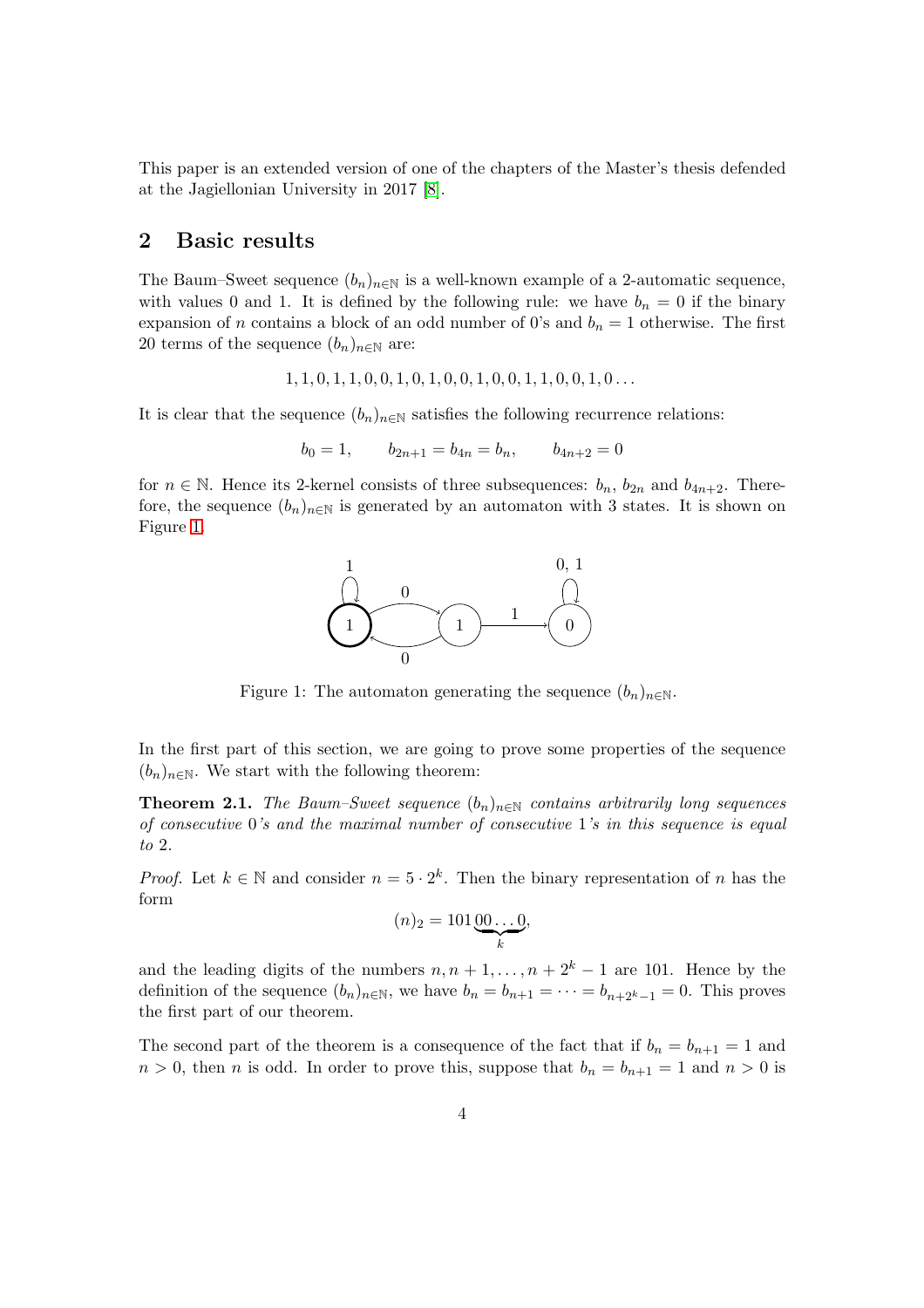even. Therefore, by definition of the sequence  $(b_n)_{n\in\mathbb{N}}$ , n has the form  $n = m \cdot 2^{2k}$ ,  $k \ge 1$ with  $2 \nmid m$ . We thus have

$$
(n+1)2 = (m)2 \underbrace{00...0}_{2k-1} 1,
$$

which implies that  $b_{n+1} = 0$ , a contradiction.

**Remark 2.2.** One can prove that  $b_n = b_{n+1} = 1$  if and only if n has the form  $n =$  $4^m - 1, m \in \mathbb{N}.$ 

We now consider the sequence of indices at which the sequence  $(b_n)_{n\in\mathbb{N}}$  takes value 1. More precisely, we define the sequence  $(l_n)_{n\in\mathbb{N}}$  as an increasing sequence satisfying

$$
\{l_n : n \in \mathbb{N}\} = \{m \in \mathbb{N} : b_m = 1\}.
$$

From the definition of the sequence  $(b_n)_{n\in\mathbb{N}}$ , the sequence  $(l_n)_{n\in\mathbb{N}}$  consists of these  $m\in\mathbb{N}$ such that the binary expansion of  $m$  does not contain any block of consecutive 0's of odd length. We are going to prove that this sequence is not  $k$ -regular for any k. Since we could not find the proof of this theorem in the mathematical folklore, we show our own proof.

First, let us recall the definition of the infinite Fibonacci word. Let  $\varphi: \{0,1\}^* \to \{0,1\}^*$ be a morphism of monoids such that  $\varphi(0) = 01$  and  $\varphi(1) = 0$ . This morphism is called *the Fibonacci morphism*. The Fibonacci word

$$
\varphi^{\omega}(0) = 010010100100101\ldots
$$

is the fixed point of  $\varphi$  (we extend  $\varphi$  to infinite words). It is clear that an infinite word that is a fixed point of  $\varphi$  necessarily begins with 0 and is unique. It turns out that the sequence  $(l_n)_{n\in\mathbb{N}}$  and the infinite Fibonacci word are closely related.

Write  $\varphi_n$  for the *n*-th term of the infinite Fibonacci word. It can be shown that the frequency of 0's in the sequence  $(\varphi_n)_{n\in\mathbb{N}}$  exists and is equal to  $\frac{\sqrt{5}-1}{2}$  [\[1,](#page-23-0) Example 8.1.3]. However, we know that for automatic sequences, if the frequency of a given letter exists, it has to be a rational number [\[1,](#page-23-0) Theorem 8.4.5(b)]. Hence we obtain the following conclusion.

<span id="page-4-1"></span>**Lemma 2.3.** *The sequence*  $(\varphi_n)_{n \in \mathbb{N}}$  *is not k-automatic for any k.* 

Let us define a sequence of words  $(\Lambda_n)_{n\in\mathbb{N}}$  in the following way:

$$
\Lambda_0 = 1, \quad \Lambda_1 = 01, \quad \Lambda_n = \Lambda_{n-2}\Lambda_{n-1}, \quad n \ge 2.
$$

We are going to prove the following result.

<span id="page-4-0"></span>**Theorem 2.4.** *The infinite word*  $\Lambda_0 \Lambda_1 \Lambda_2 \ldots$  *is equal to the Fibonacci word with the letter* 0 *and* 1 *interchanged.*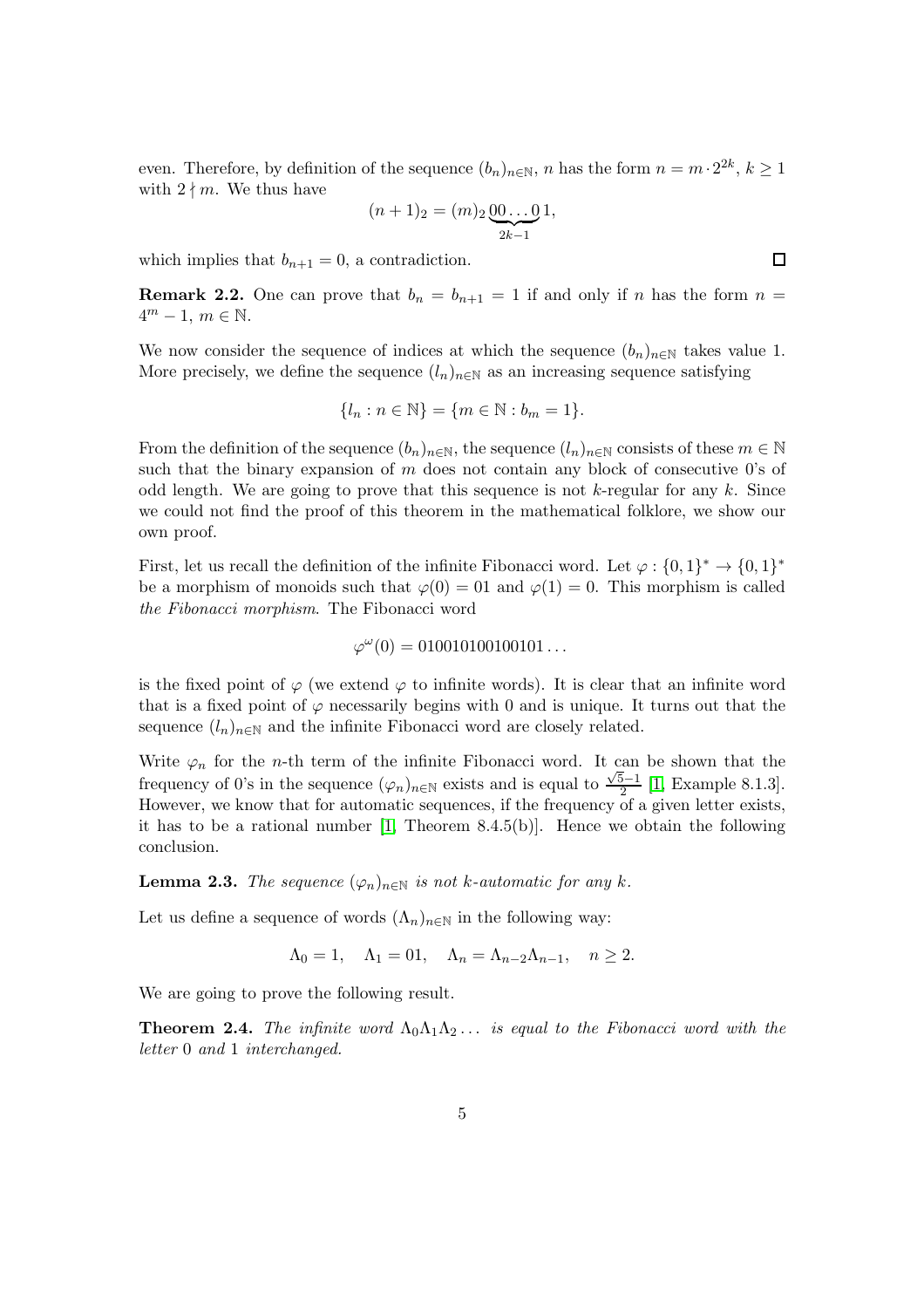*Proof.* It is sufficient to prove that the infinite word  $\Lambda_0 \Lambda_1 \Lambda_2 \ldots$  is a fixed point of the morphism  $\varphi' : \{0,1\}^* \to \{0,1\}^*$  such that

$$
\varphi'(0) = 1, \quad \varphi'(1) = 10.
$$

We start with the proof that we have  $1\Lambda_{n+1} = \varphi'(\Lambda_n)1$  for all  $n \in \mathbb{N}$ . We use induction on *n*. For  $n = 0$ , we have  $1\Lambda_1 = 101 = \varphi'(\Lambda_0)1$ . By the definition of the sequence  $(\Lambda_n)_{n\in\mathbb{N}}$ , we have

$$
1\Lambda_{n+2}=1\Lambda_n\Lambda_{n+1}=\varphi'(\Lambda_{n-1})1\Lambda_{n+1}=\varphi'(\Lambda_{n-1})\varphi'(\Lambda_n)1=\varphi'(\Lambda_{n+1})1,
$$

and the desired equality is proved. As a consequence, using another simple induction on n, we get that

<span id="page-5-0"></span>
$$
\varphi'(\Lambda_0\Lambda_1\ldots\Lambda_n)1=\Lambda_0\Lambda_1\ldots\Lambda_{n+1}
$$
\n(1)

Since all the words in the sequence  $(\Lambda_n)_{n\in\mathbb{N}}$  end with 1, equation [\(1\)](#page-5-0) implies that  $\varphi'(\Lambda_0\Lambda_1\ldots\Lambda_{n+1})$  contains the word  $\Lambda_0\Lambda_1\ldots\Lambda_n$  as a subword for all  $n \in \mathbb{N}$ . This implies that  $\Lambda_0 \Lambda_1 \Lambda_2 \ldots$  is indeed the fixed point of  $\varphi'$ .  $\Box$ 

We are now ready to prove the following result.

<span id="page-5-2"></span>Theorem 2.5. *We have the following equality:*

$$
l_n \mod 2 = \begin{cases} 0 & \text{if } n = 0, \\ 1 & \text{if } n = 1, \\ 1 - \varphi_{n-2} & \text{if } n \ge 2. \end{cases}
$$

*Proof.* We define the family of sets  $(L_n)_{n\in\mathbb{N}}$  in the following way:

$$
L_n = \{ m \in \mathbb{N} : 2^n \le m < 2^{n+1} \text{ and } b_m = 1 \}.
$$

It is clear that for  $k \in \mathbb{N}$ , all the numbers in  $L_k$  has exactly  $k+1$  digits in their binary expansion. Let  $k \geq 2$  and  $m \in L_k$ . The leading digits of m are either 10 or 11. If they are equal to 11, then m has the form  $m = 2^k + m'$  where  $m' \in L_{k-1}$ , and if they are equal to 10, then  $m = 2^k + (m'' - 2^{k-2})$  where  $m'' \in L_{k-2}$ . Therefore we have the following relation:

<span id="page-5-1"></span>
$$
L_k = (L_{k-2} + (2^k - 2^{k-2})) \cup (L_{k-1} + 2^k), \qquad k \ge 2.
$$
 (2)

Denote by 1 the infinite word such that the *n*-th letter of 1 is equal to  $l_n$  mod 2. Then by equation [\(2\)](#page-5-1) and the definition of the sequence  $(\Lambda_n)_{n\in\mathbb{N}}$  we have that

$$
l = 01\Lambda_0\Lambda_1\Lambda_2\ldots
$$

and by Theorem [2.4](#page-4-0) we get the desired relation.

<span id="page-5-3"></span>**Theorem 2.6.** *The sequence*  $(l_n)_{n \in \mathbb{N}}$  *is not k-regular for any*  $k \in \mathbb{N}$ *.*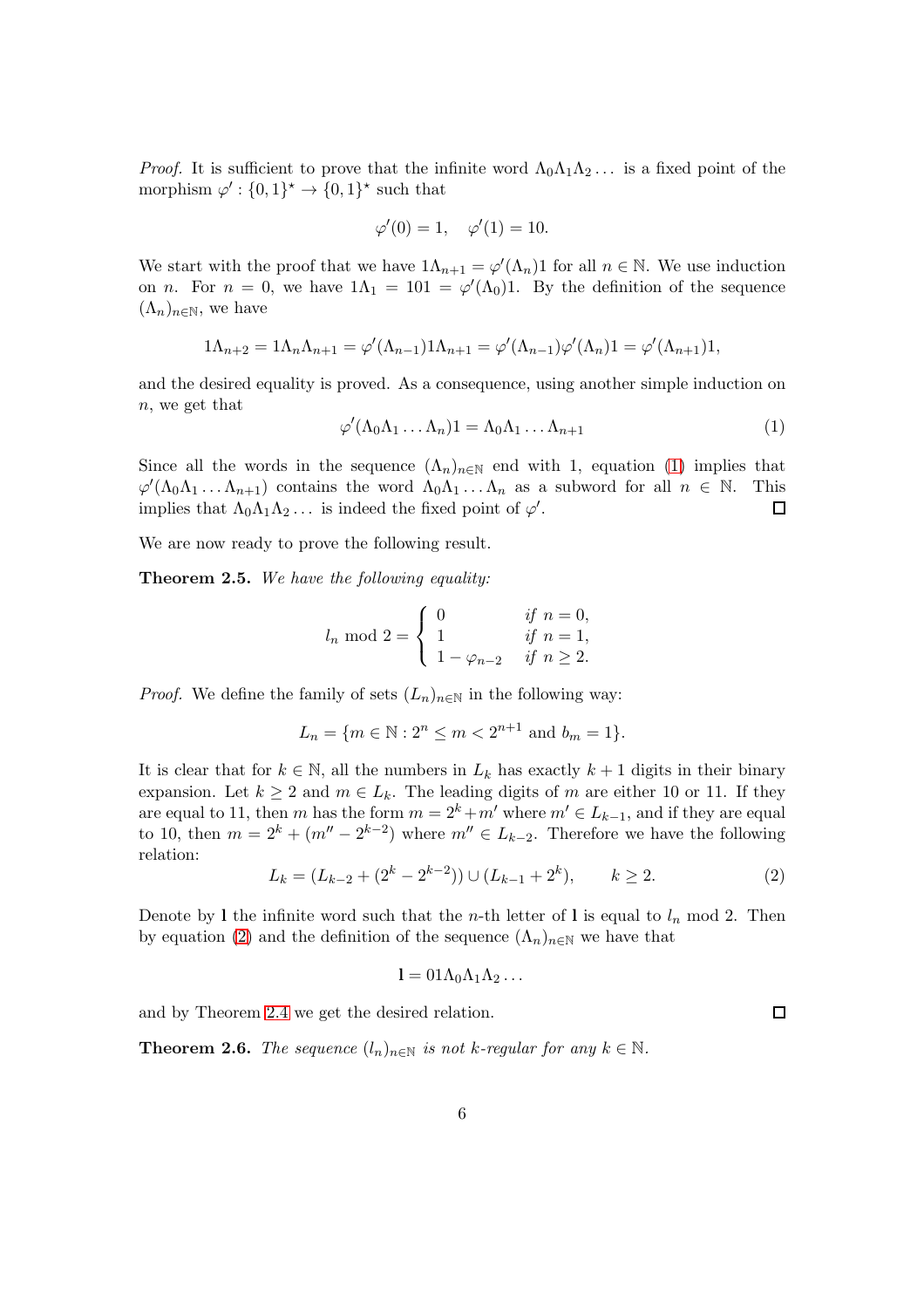*Proof.* Suppose that the sequence  $(l_n)_{n\in\mathbb{N}}$  is regular for some  $k \in \mathbb{N}$ . Then the sequence  $(l_n \mod 2)$  is k-automatic. However, this is in contradiction with Lemma [2.3](#page-4-1) and Theorem [2.5,](#page-5-2) since a shift on an automatic sequence is automatic.  $\Box$ 

In the next result, we consider the formal power series

$$
\overline{B} = \sum_{n=0}^{\infty} b_n X^n \in \mathbb{C}[\![X]\!].
$$

We start by finding an algebraic relation for the series  $\overline{B}$ . From the recurrence relations for the sequence  $(b_n)_{n\in\mathbb{N}}$ , we have

$$
\overline{B}(X) = \sum_{n=0}^{\infty} b_n X^n = \sum_{n=0}^{\infty} b_{4n} X^{4n} + \sum_{n=0}^{\infty} b_{4n+2} X^{4n+2} + \sum_{n=0}^{\infty} b_{2n+1} X^{2n+1} =
$$
  
= 
$$
\sum_{n=0}^{\infty} b_n X^{4n} + \sum_{n=0}^{\infty} b_n X^{2n+1} = \overline{B}(X^4) + X \overline{B}(X^2).
$$

Hence the algebraic relation has the form

<span id="page-6-0"></span>
$$
\overline{B}(X^4) + X\overline{B}(X^2) - \overline{B}(X) = 0.
$$
\n(3)

We have the following result:

<span id="page-6-1"></span>**Theorem 2.7.** *The series*  $\overline{B}$  *is transcendental over*  $\mathbb{C}(X)$ *.* 

*Proof.* To prove the transcendence of  $\overline{B}$ , we can use the following theorem by Fatou (see [\[5\]](#page-24-5), for another proof see [\[4\]](#page-24-6)): a power series whose coefficients take only finitely many values is either rational of transcendental. Hence, it is sufficient to prove that  $\overline{B}$ is not a rational function.

Assume that there are polynomials  $f, g \in \mathbb{C}[X]$  such that  $\overline{B}(X) = f(X)/g(X)$  and  $g(X) \neq 0$ . We may assume that f and g are coprime. From equation [\(3\)](#page-6-0), we obtain

$$
f(X^4)g(X^2)g(X) + Xf(X^2)g(X^4)g(X) - f(X)g(X^4)g(X^2) = 0.
$$

We thus have  $g(X^4)|f(X^4)g(X^2)g(X)$ . Since f and g are coprime, and therefore so are  $f(X^4)$  and  $g(X^4)$ , we have that  $g(X^4)|g(X^2)g(X)$ . This implies that  $4 \deg g \leq 3 \deg g$ and therefore deg  $q = 0$ . Hence we have

$$
f(X^4) = f(X) - Xf(X^2).
$$

However, this implies that  $4 \deg f \le \max\{\deg f, 1 + 2 \deg f\}$ , which is true only if deg  $f = 0$ . This is a contradiction, since  $\overline{B}$  is not a constant power series.  $\Box$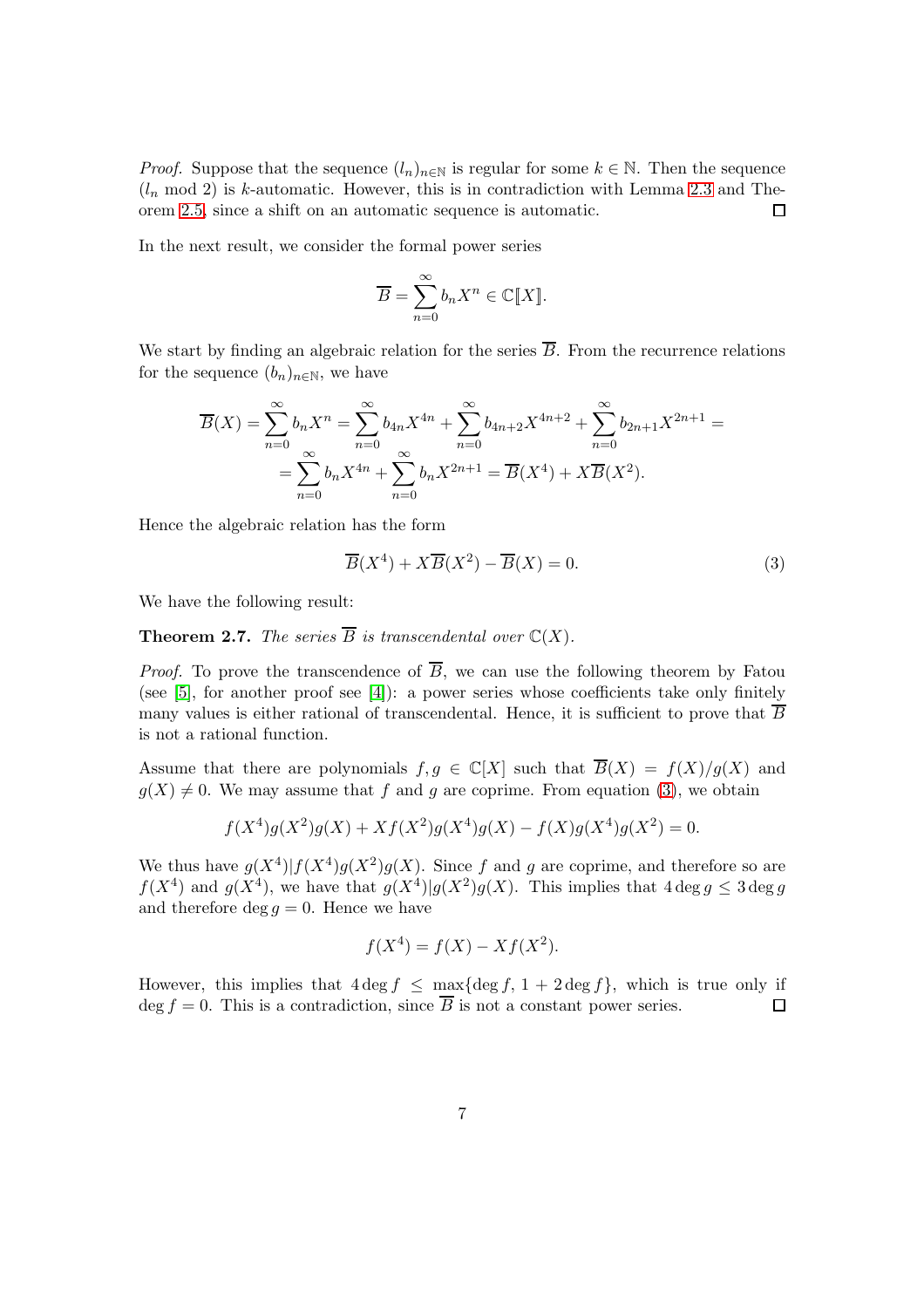Consider the formal power series

$$
B = \sum_{n=0}^{\infty} b_n X^n \in \mathbb{F}_2[[X]].
$$

From equation [\(3\)](#page-6-0) we can obtain the algebraic relation for the series B. It has the form

<span id="page-7-0"></span>
$$
B^4 + XB^2 + B = 0.\t\t(4)
$$

Since  $b_0 = 1$ , the composition inverse of B does not exist. Therefore, in order to proceed, we have to slightly change the sequence  $(b_n)_{n\in\mathbb{N}}$ . There are two natural ways to do it.

#### 3 Formal inverse of the sequence  $(b'_i)$  $_n')_{n\in\mathbb{N}}$

The first possibility is to change the value of  $b_0$  to 0. We define a new sequence  $(b'_n)_{n\in\mathbb{N}}$ in the following way:

$$
b'_n = \begin{cases} 0 & \text{if } n = 0, \\ b_n & \text{if } n \ge 1. \end{cases}
$$

Let  $C = \sum_{n=0}^{\infty} b'_n X^n$ . It is clear that  $C = B + 1$ . From equality [\(4\)](#page-7-0), we get

<span id="page-7-1"></span>
$$
X(C2 + 1) + (C4 + C) = 0.
$$
 (5)

Let  $P$  be the formal inverse of  $C$ . Then, after left composing equation [\(5\)](#page-7-1) with  $P$  and dividing the obtained equation by  $(X + 1)$ , we get

<span id="page-7-2"></span>
$$
(X+1)P + X^3 + X^2 + X = 0.
$$
\n(6)

Let  $(p_n)_{n\in\mathbb{N}}$  be the sequence of coefficients of P. From equation [\(6\)](#page-7-2), we have

$$
\sum_{n=0}^{\infty} p_n X^{n+1} + \sum_{n=0}^{\infty} p_n X^n + X^3 + X^2 + X = 0.
$$

Hence we have  $p_0 = 0$ ,  $p_1 = 1$ ,  $p_2 = 0$ ,  $p_3 = 1$  and  $p_{n-1} + p_n = 0$  for  $n \ge 4$ . Therefore the sequence  $(p_n)_{n\in\mathbb{N}}$  is ultimately constant and

$$
p_n = \begin{cases} 0 & \text{if } n = 0 \text{ or } n = 2, \\ 1 & \text{otherwise.} \end{cases}
$$

Note that the obtained sequence has practically nothing in common with the original Baum–Sweet sequence. By Theorem [2.1](#page-3-1) we know that the Baum-Sweet sequence is not ultimately periodic. The sequence  $(p_n)_{n\in\mathbb{N}}$  has only two zero terms and an infinite string of consecutive 1's, which is in strong contrast with Theorem [2.1.](#page-3-1) Furthermore, the characteristic sequence of 1's in the sequence  $(p_n)_{n\in\mathbb{N}}$  is obviously k-regular for all  $k \in \mathbb{N}$ .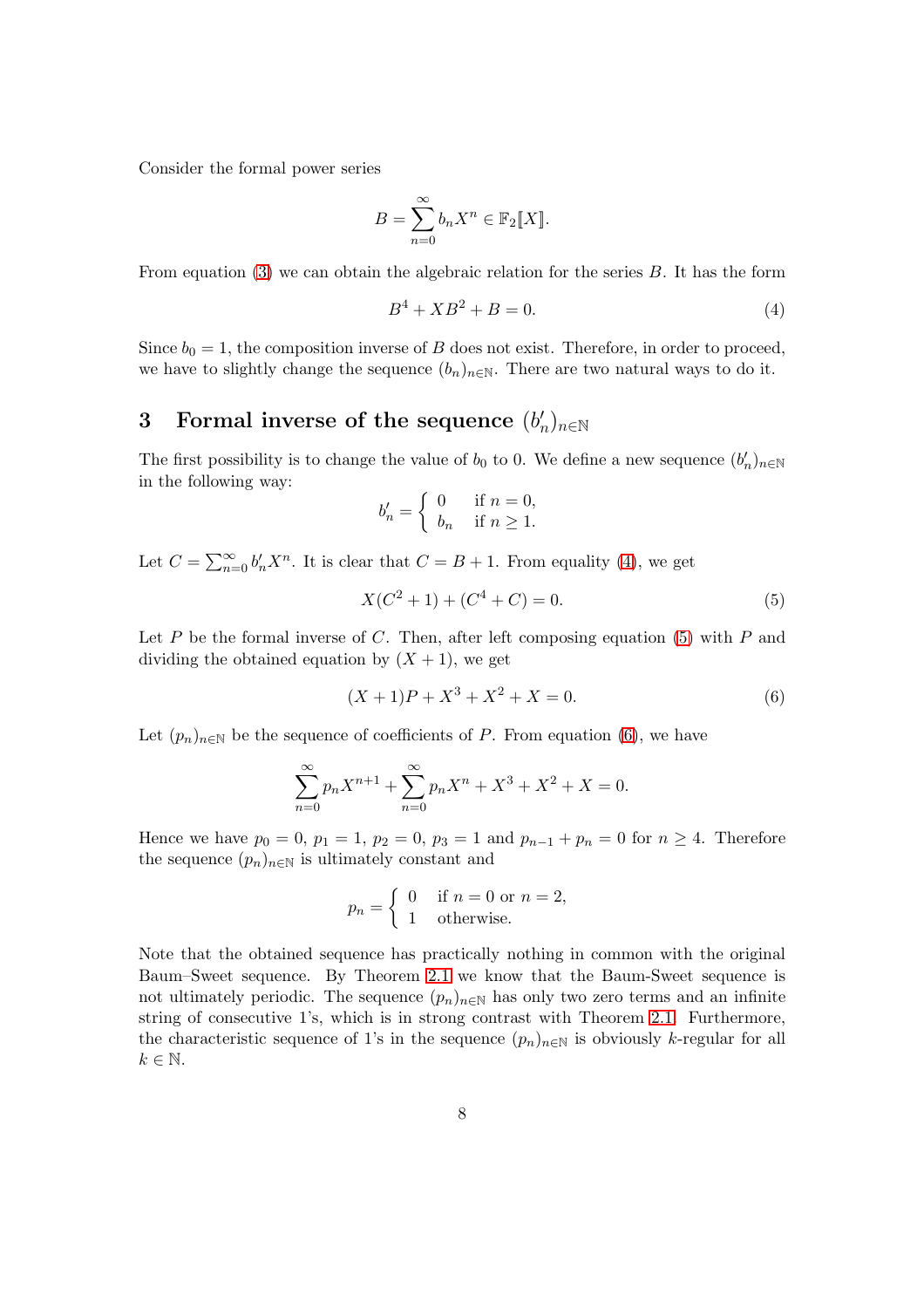The sequence  $(p_n)_{n\in\mathbb{N}}$  can be considered as a sequence with values in  $\mathbb{C}$ . We can then define the formal series

$$
\overline{P} = \sum_{n=0}^{\infty} p_n X^n \in \mathbb{C}[[X]].
$$

Since the sequence  $(p_n)_{n\in\mathbb{N}}$  is ultimately constant, we know that  $\overline{P}$  is a rational function of the form

$$
\overline{P} = \frac{X^3 - X^2 + X}{1 - X}.
$$

This should again be contrasted with a the similar result for the Baum–Sweet sequence stated in Theorem [2.7.](#page-6-1)

#### <span id="page-8-3"></span>4 Formal inverse of the sequence  $(b''_n)$  $_n^{\prime\prime})_{n\in\mathbb{N}}$

In this subsection, we consider a different way to alter the Baum-Sweet sequence so as to obtain a sequence which has a formal inverse. Instead of changing the first term, we can simply shift all the terms of the sequence by one and add 0 at the beginning. Formally speaking, we define a new sequence  $(b''_n)_{n \in \mathbb{N}}$  which satisfies the following equality:

$$
b''_n = \begin{cases} 0 & \text{if } n = 0, \\ b_{n-1} & \text{if } n \ge 1. \end{cases}
$$

Let  $D = \sum_{n=0}^{\infty} b''_n X^n \in \mathbb{F}_2[[X]]$ . Then it is clear that  $D = XB$ . Computing an algebraic equation for  $D$  using equation  $(4)$  in the same way as before, we obtain

<span id="page-8-0"></span>
$$
X^3(D^2 + D) + D^4 = 0.\t\t(7)
$$

Denote by  $Q$  the composition inverse of  $D$ . As before, in order to obtain an algebraic equation for  $Q$ , we left compose equation [\(7\)](#page-8-0) with  $Q$ . After dividing the obtained equation by  $X$  and multiplying by  $Q$ , we get the equation

<span id="page-8-1"></span>
$$
(X+1)Q^4 + X^3 Q = 0.
$$
\n(8)

Denote by  $(q_n)_{n\in\mathbb{N}}$  the sequence of coefficients of Q. We can use equation [\(8\)](#page-8-1) to find recurrence relations for the sequence  $(q_n)_{n\in\mathbb{N}}$ . We have the equality

$$
\sum_{n=0}^{\infty} q_n X^{4n+1} + \sum_{n=0}^{\infty} q_n X^{4n} + \sum_{n=0}^{\infty} q_n X^{n+3} = 0.
$$

Hence, after comparing the coefficients, we obtain for  $n \in \mathbb{N}$  the relations

<span id="page-8-2"></span>
$$
q_{4n} = q_{4n+3} = 0, \qquad q_{4n+1} = q_{4n+2} = q_{n+1}.
$$
 (9)

Using equations [\(9\)](#page-8-2), we can compute all the terms of the sequence  $(q_n)_{n\in\mathbb{N}}$  in terms of  $q_1$ . However, we know that  $q_1 = 1$  since the formal series Q is invertible.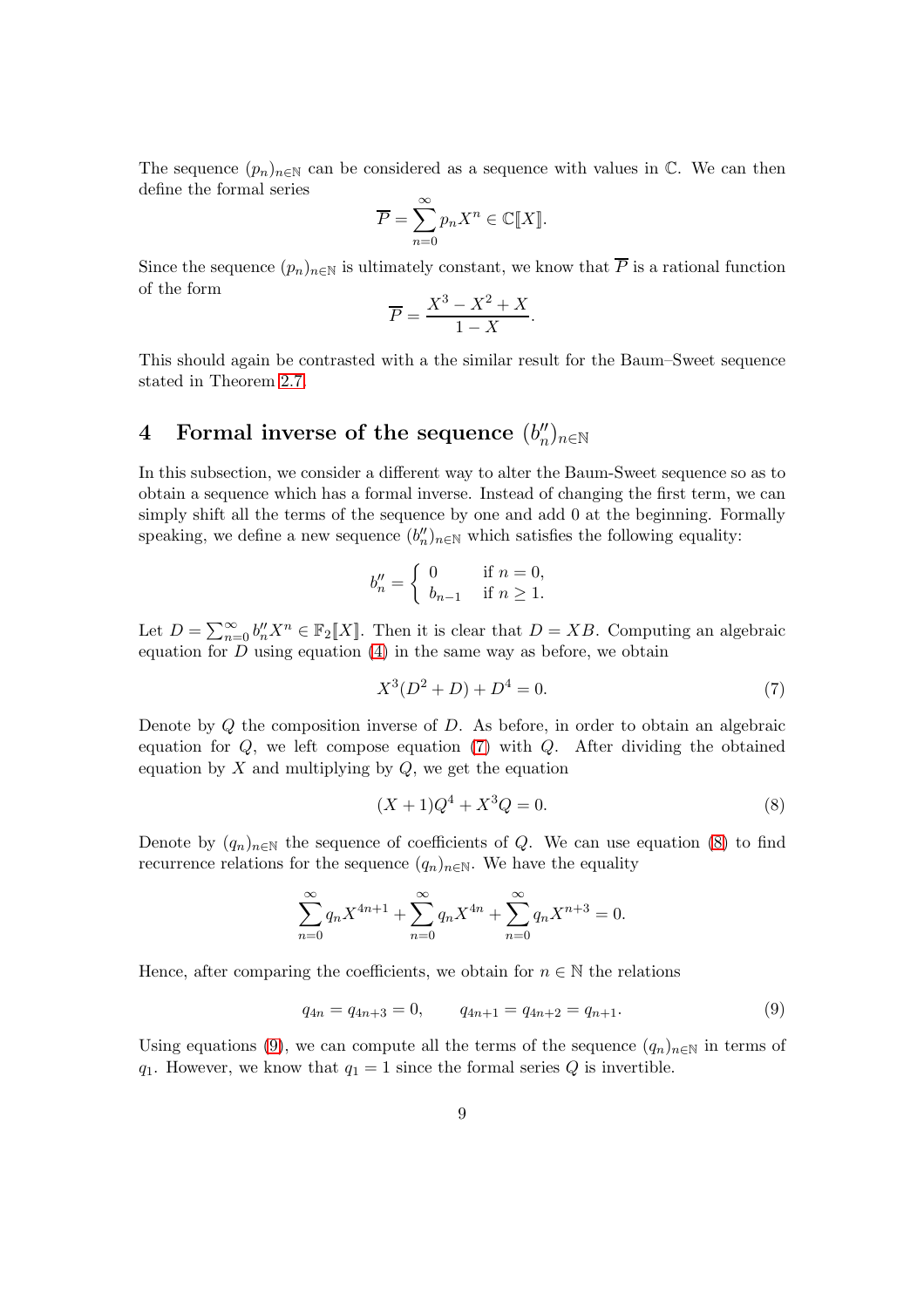

<span id="page-9-1"></span>Figure 2: The automaton generating the sequence  $(q_n)_{n\in\mathbb{N}}$ .

From equations [\(9\)](#page-8-2) we can easily deduce that the 2-kernel of the sequence  $(q_n)_{n\in\mathbb{N}}$  has 5 elements and the sequence is generated by the following automaton:

We now focus on the properties of the sequence  $(q_n)_{n\in\mathbb{N}}$  and its characteristic sequence of 1's (i.e. the sequence of indices at which the sequence  $(q_n)_{n\in\mathbb{N}}$  takes value 1). First, note that the sequence  $(q_n)_{n\in\mathbb{N}}$  has arbitrarily long series of consecutive 0's, since if  $q_{n+1}, q_{n+2}, \ldots, q_{n+k}$  is a string of 0's of length k, then by equations [\(9\)](#page-8-2),  $q_{4n+1}, q_{4n+2}, \ldots, q_{4n+4k}$  is a string of 0's of length 4k. Furthermore, all the blocks of consecutive 1's have length 2. These properties are similar to the analogous property of the Baum–Sweet sequence shown in Theorem [2.1.](#page-3-1)

As before, we can consider a formal power series

$$
\overline{Q} = \sum_{n=0}^{\infty} q_n X^n \in \mathbb{C}[[X]].
$$

Using the recurrence relations [\(9\)](#page-8-2), we can easily obtain an algebraic relation for the series  $\overline{Q}$ . We have

<span id="page-9-0"></span>
$$
\overline{Q} = \sum_{i=0}^{3} \sum_{n=0}^{\infty} q_{4n+i} X^{4n+i} = \sum_{n=0}^{\infty} q_{n+1} X^{4n+1} + \sum_{n=0}^{\infty} q_{n+1} X^{4n+2} =
$$
\n
$$
= \frac{\overline{Q}(X^4)}{X^3} + \frac{\overline{Q}(X^4)}{X^2}
$$
\n(10)

where in the last equality we used the fact that  $q_0 = 0$ . Therefore, the equation above takes the form

$$
\overline{Q}(X) = \frac{1+X}{X^3} \overline{Q}(X^4).
$$

We have the following theorem.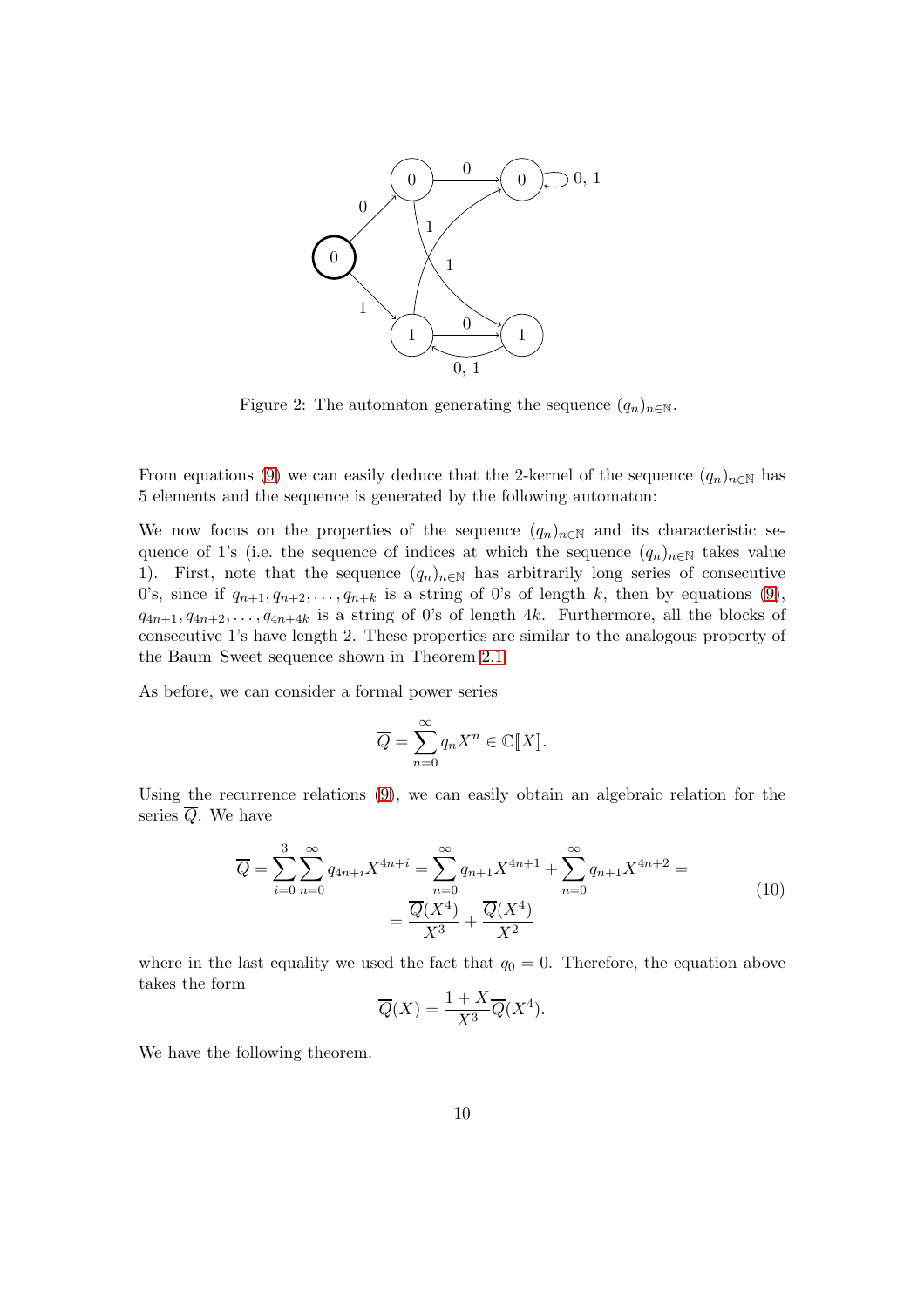<span id="page-10-2"></span>**Theorem 4.1.** *The series*  $\overline{Q}$  *is transcendental over*  $\mathbb{C}(X)$ *.* 

*Proof.* We use the same method as in the proof of Theorem [2.7.](#page-6-1) Assume that  $\overline{Q}$  is a rational function. Therefore there exist coprime  $f, g \in \mathbb{C}[X]$  with  $g(X) \neq 0$  and  $\overline{Q}(X) = f(X)/g(X)$ . From equation [\(10\)](#page-9-0), we have

$$
\frac{f(X)}{g(X)} = \frac{(1+X)f(X^4)}{X^3 g(X^4)}.
$$

Hence  $X^3 f(X) g(X^4) = (1+X) f(X^4) g(X)$ . Comparing the degrees on both sides of this equation, we get

$$
3 + 3 \deg g = 1 + 3 \deg f,
$$

which gives a contradiction.

Before we proceed, we recall the definition of the Moser–de Bruijn sequence  $(m_n)_{n\in\mathbb{N}}$ . It is defined as an increasing sequence of natural numbers  $n$  such that  $n$  can be expressed as a sum of distinct powers of 4 (the latter property is equivalent to the fact that  $n$  has only digits 0 and 1 in its base-4 expansion).

It is clear that the sequence  $(m_n)_{n\in\mathbb{N}}$  satisfies the following recurrence relations:

<span id="page-10-0"></span>
$$
m_0 = 0, \qquad m_{2n} = 4m_n, \qquad m_{2n+1} = 4m_n + 1 \tag{11}
$$

for all  $n \in \mathbb{N}$ . Hence the sequence  $(m_n)_{n \in \mathbb{N}}$  is 2-regular. It turns out that the characteristic sequence of 1's in the sequence  $(q_n)_{n\in\mathbb{N}}$  is related with the Moser–de Bruijn sequence. We are going to show this relation in the following result.

Let  $(u_n)_{n\in\mathbb{N}}$  be the characteristic sequence of 1's in the sequence  $(q_n)_{n\in\mathbb{N}}$ , that is an increasing sequence satisfying the equality

$$
\{u_n : n \in \mathbb{N}\} = \{m \in \mathbb{N} : q_m = 1\}.
$$

The elements of the set  $\{u_n : n \in \mathbb{N}\}\)$  can be characterized in terms of their base-4 expansion. It becomes clearly visible, when we change the automaton shown in Figure [2](#page-9-1) so that the input is represented in base 4. The obtained automaton is shown in Figure [3.](#page-11-0)

We have the following result.

**Theorem 4.2.** Let  $n \in \mathbb{N}$ . Then  $q_n = 1$  if and only if the base-4 expansion of n contains *only digits* 0 *and* 1*, except for the last digit, which can be either* 1 *or* 2*.*

As a consequence, we get the following result.

<span id="page-10-1"></span>**Corollary 4.3.** *For all*  $n \in \mathbb{N}$ *, we have*  $u_n = m_n + 1$ *.* 

We can now easily find a recurrence relations for the sequence  $(u_n)_{n\in\mathbb{N}}$  using the above corollary and relations [\(11\)](#page-10-0).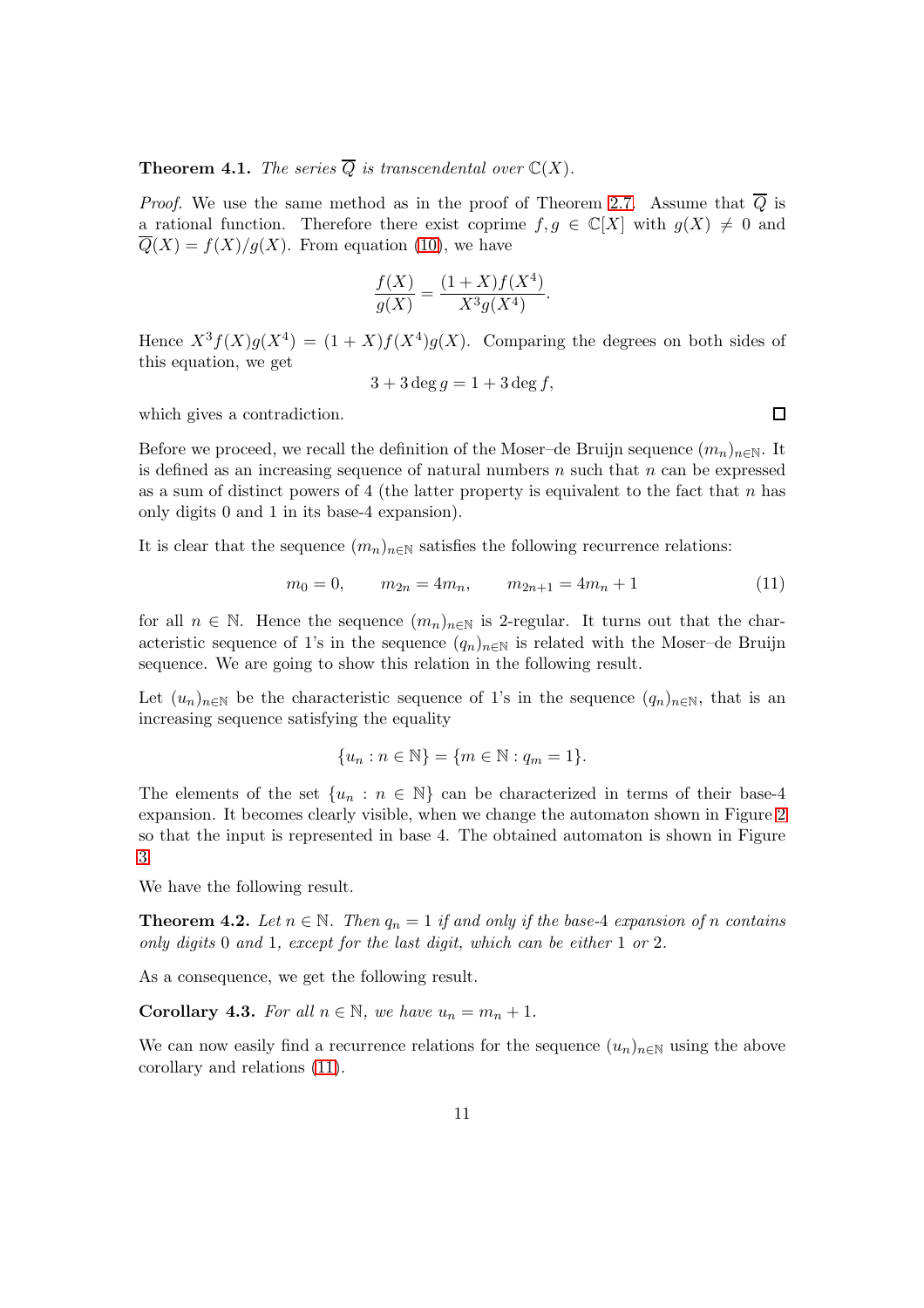

<span id="page-11-0"></span>Figure 3: Another automaton generating the sequence  $(q_n)_{n\in\mathbb{N}}$ .

<span id="page-11-1"></span>**Theorem 4.4.** *The sequence*  $(u_n)_{n \in \mathbb{N}}$  *satisfies the following recurrence relations:* 

 $u_0 = 1,$   $u_{2n} = 4u_n - 3,$   $u_{2n+1} = 4u_n - 2.$ 

<span id="page-11-2"></span>**Corollary 4.5.** *The sequence*  $(u_n)_{n \in \mathbb{N}}$  *is* 2*-regular.* 

In the following part, we will introduce and prove some properties of the sequences  $(m_n)_{n\in\mathbb{N}}$  and  $(u_n)_{n\in\mathbb{N}}$ . We start with the following theorem, which describes the values of the sequence  $(u_{n+1} - u_n)_{n \in \mathbb{N}}$ .

<span id="page-11-3"></span>Theorem 4.6. *We have the equality*

$$
\{u_{n+1} - u_n : n \in \mathbb{N}\} = \left\{\frac{1}{3}(1 + 2 \cdot 4^k) : k \in \mathbb{N}\right\}.
$$

*Moreover, for each*  $k \in \mathbb{N}$  *we have*  $u_{n+1} - u_n = \frac{1}{3}$  $\frac{1}{3}(1+2\cdot 4^k)$  *if and only if n has the form*  $n = (2m + 1)2^{k} - 1, m \in \mathbb{N}$ .

*Proof.* Since every  $n \in \mathbb{N}$  has a unique representation of the form

 $n = (2m + 1)2^{k} - 1$  m,  $k \in \mathbb{N}$ ,

it is sufficient to prove that if  $n = (2m + 1)2^{k} - 1$  for some  $m, k \in \mathbb{N}$ , then we have  $u_{n+1} - u_n = \frac{1}{3}(1 + 2 \cdot 4^k)$ . This statement can be proved, using induction on k and the equations in Theorem [4.4.](#page-11-1)  $\Box$ 

<span id="page-11-4"></span>**Remark 4.7.** From the recurrence relations for the sequences  $(t_n)_{n\in\mathbb{N}}$ ,  $(b_n)_{n\in\mathbb{N}}$ ,  $(m_n)_{n\in\mathbb{N}}$ and  $(u_n)_{n\in\mathbb{N}}$ , we can easily prove that for  $n \in \mathbb{N}$ , the following equations hold:

$$
t_{m_n} = t_n,
$$
  
\n
$$
t_{u_{2n}} = t_{u_{2n+1}} = 1 - t_n,
$$
  
\n
$$
b_{m_n} = \begin{cases} 1 & \text{if } n = 0 \text{ or } n = 2^k, k \in \mathbb{N}, \\ 0 & \text{otherwise}, \end{cases}
$$
  
\n
$$
b_{u_n} = \begin{cases} 1 & \text{if } n = 0, \\ 0 & \text{otherwise}. \end{cases}
$$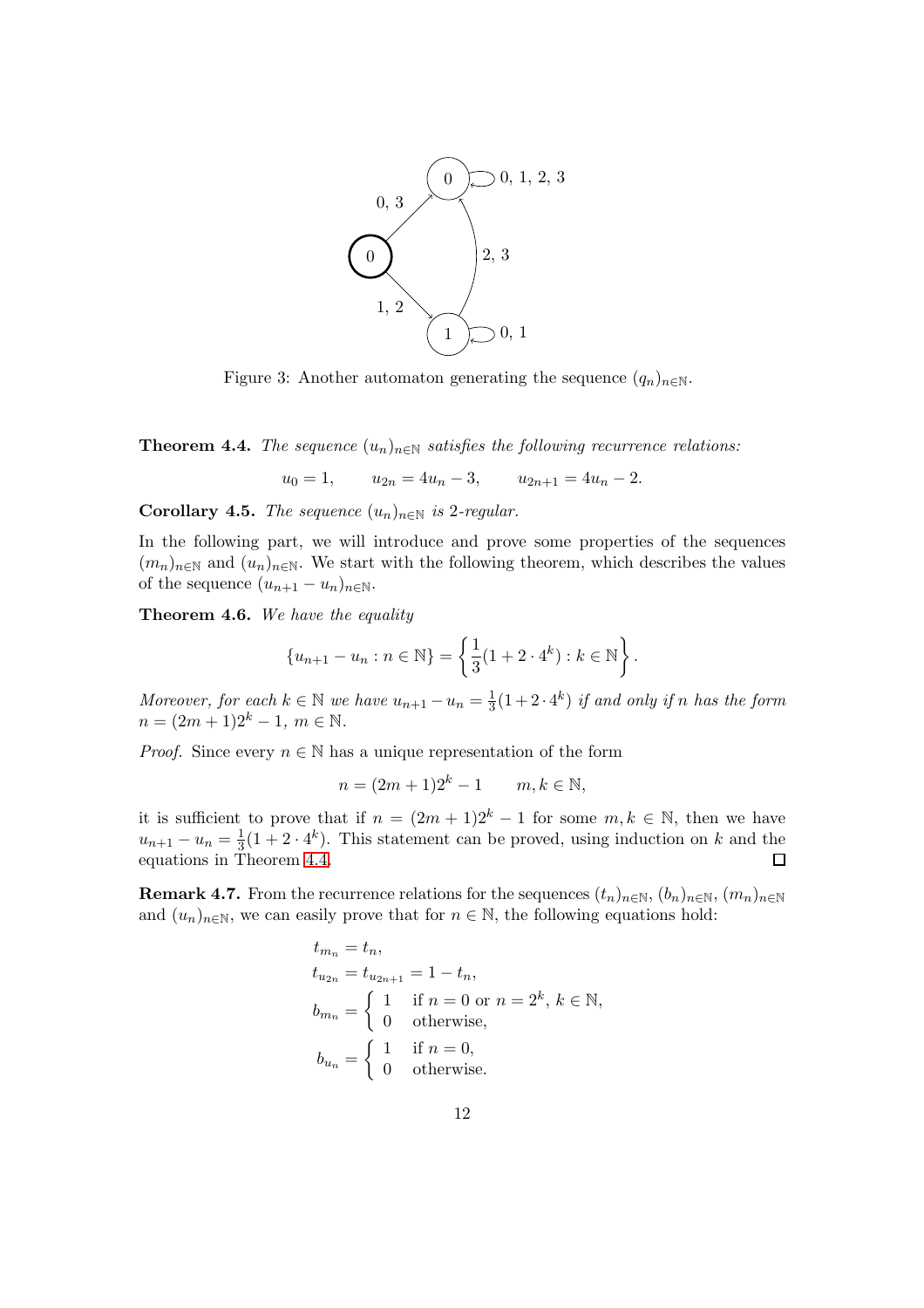The properties of the sequence  $(u_n)_{n\in\mathbb{N}}$  shown in Corollary [4.5,](#page-11-2) Theorem [4.6](#page-11-3) and Theorem [4.7](#page-11-4) are quite similar to the analogous properties of the characteristic sequence of 1's in the sequence  $(c_n)_{n\in\mathbb{N}}$ , defined as a formal inverse of the Thue–Morse sequence. This suggests that these two sequences are somehow related. In the next part we are going to show such a relation.

Denote by  $(a_n)_{n\in\mathbb{N}}$  the characteristic sequence of 1's in the sequence  $(c_n)_{n\in\mathbb{N}}$ , with additional 0 as the 0-th term. More precisely, the sequence  $(a_n)_{n\in\mathbb{N}}$  is an increasing sequence satisfying

$$
\{a_n : n \in \mathbb{N}\} = \{m \in \mathbb{N} : c_m = 1\} \cup \{0\}.
$$

We have  $a_0 = 0$ ,  $a_1 = 1$ ,  $a_2 = 2$  and  $a_3 = 7$ . It was shown in [\[6\]](#page-24-3) that the sequence  $(a_n)_{n\in\mathbb{N}}$  is 2-regular and it satisfies the following recurrence relations:

<span id="page-12-0"></span>
$$
a_{4n} = a_{4n-1} + 1,
$$
  
\n
$$
a_{4n+1} = a_{4n-1} + 2,
$$
  
\n
$$
a_{4n+2} = a_{4n-1} + 3,
$$
  
\n
$$
a_{8n+3} = a_{8n} + 7,
$$
  
\n
$$
a_{8n+7} = 4a_{4n+3} + 3
$$
\n(12)

for all  $n \in \mathbb{N}$ . It turns out that this sequence is also related to the Moser–de Bruijn sequence. More precisely, we have the following result.

<span id="page-12-1"></span>**Theorem 4.8.** For all  $n \in \mathbb{N}$  we have the following relations:

$$
a_{2n} = 2m_n, \qquad a_{2n+1} = 2m_{n+1} - 1.
$$

*Proof.* We use induction on n. The equations in the statement are true for  $n = 0, 1, 2, 3$ . From equations [\(12\)](#page-12-0) we get

$$
a_{4n} = a_{4n-1} + 1 = (2m_{2n} - 1) + 1 = 2m_{2n},
$$
  
\n
$$
a_{4n+1} = a_{4n} + 1 = 2m_{2n} + 1 = 8m_n + 1 = 2(4m_n + 1) - 1 = 2m_{2n+1} - 1,
$$
  
\n
$$
a_{4n+2} = a_{4n+1} + 1 = 2m_{2n+1},
$$
  
\n
$$
a_{8n+3} = a_{8n} + 7 = 2m_{4n} + 7 = 32m_n + 7 = 8(4m_n + 1) - 1 = 2m_{4n+2} - 1,
$$
  
\n
$$
a_{8n+7} = 4a_{4n+3} + 3 = 8m_{2n+2} - 4 + 3 = 2m_{4n+4} - 1,
$$

and the desired equations are proved.

By the above theorem and Corollary [4.3,](#page-10-1) we get a relation between the sequences  $(a_n)_{n\in\mathbb{N}}$ and  $(u_n)_{n\in\mathbb{N}}$ .

<span id="page-12-2"></span>**Corollary 4.9.** *For all*  $n \in \mathbb{N}$  *we have that* 

$$
a_{2n} = 2u_n - 2, \qquad a_{2n+1} = 2u_{n+1} - 3.
$$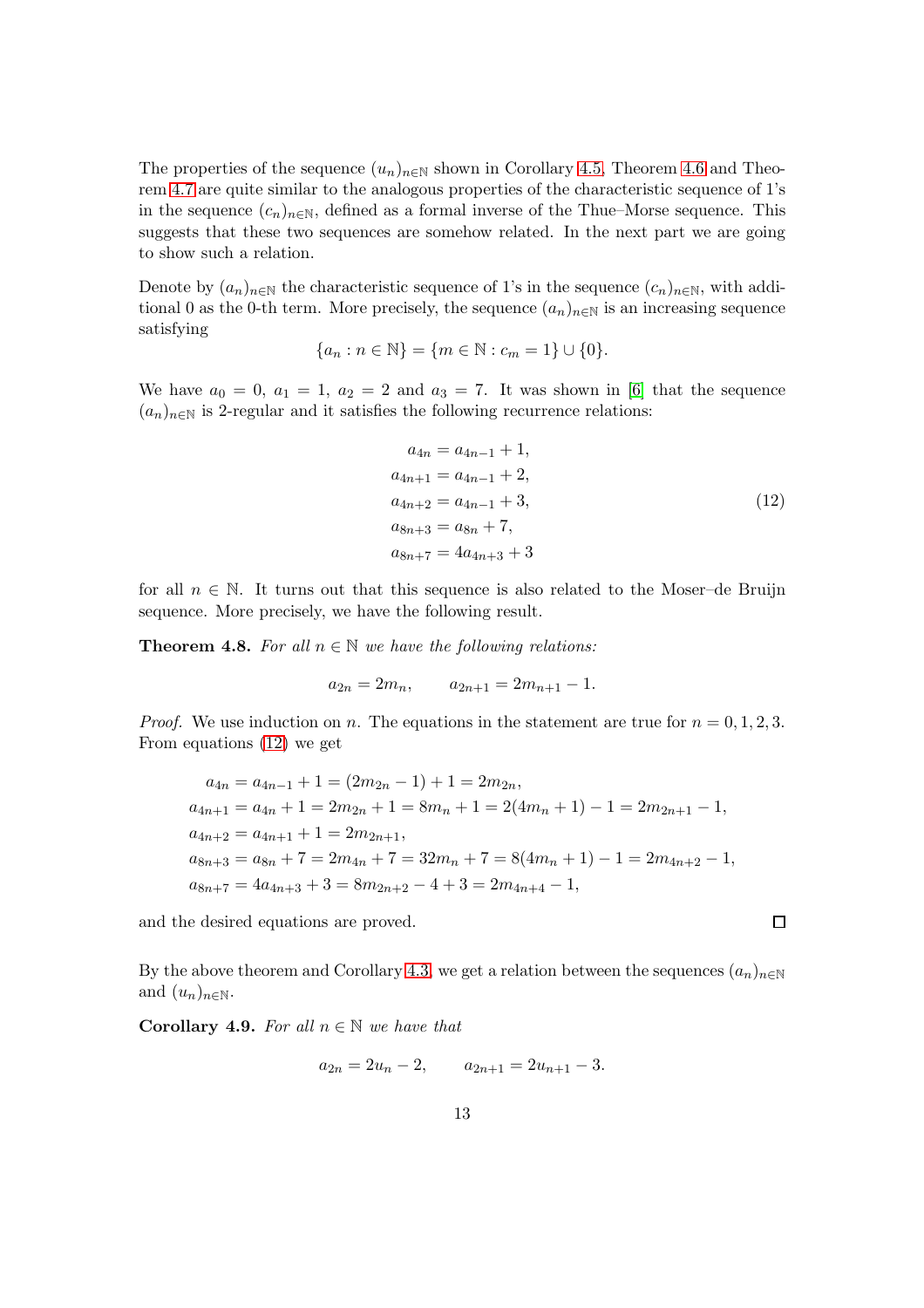This in an unexpected result. The sequences  $(u_n)_{n\in\mathbb{N}}$  and  $(a_n)_{n\in\mathbb{N}}$  are closely related despite the fact that they are characteristic sequences of 1's in formal inverses of two completely different sequences.

At first glance the Thue–Morse sequence and the Baum–Sweet sequence have nothing in common. In the Thue–Morse sequence, the frequency of 0's and 1's exists and is equal to  $\frac{1}{2}$ , we cannot have more than two consecutive 0's and two consecutive 1's and the characteristic sequences of 0's and 1's are both 2-regular. By Theorem [2.1](#page-3-1) and Theorem [2.6,](#page-5-3) we know that similar properties do not hold for the Baum–Sweet sequence.

Remark 4.10. From the equations in Theorem [4.8,](#page-12-1) we can find another set of recurrence relations for the sequence  $(a_n)_{n\in\mathbb{N}}$ , based on equations [\(11\)](#page-10-0). The obtained relations have the form

$$
a_{4n} = 4a_{2n},
$$
  
\n
$$
a_{4n+1} = 4a_{2n} + 1,
$$
  
\n
$$
a_{4n+2} = 4a_{2n} + 2,
$$
  
\n
$$
a_{4n+3} = 4a_{2n+1} + 3.
$$

Since we have a relation between the sequences  $(a_n)_{n\in\mathbb{N}}$  and  $(u_n)_{n\in\mathbb{N}}$ , we can expect that they share even more properties. For example, it was shown in [\[6\]](#page-24-3) that we have

$$
\liminf_{n \to \infty} \frac{a_n}{n^2} = \frac{1}{6}, \qquad \limsup_{n \to \infty} \frac{a_n}{n^2} = \frac{1}{2},
$$

and that the set  $\{a_n/n^2 : n \in \mathbb{N}\}\)$  is dense in  $\left[\frac{1}{6}, \frac{1}{2}\right]$  $\frac{1}{2}$ . From Corollary [4.9,](#page-12-2) we can immediately get analogous property for the sequence  $(u_n)_{n\in\mathbb{N}}$ .

Theorem 4.11. *The following equalities hold:*

$$
\liminf_{n \to \infty} \frac{u_n}{n^2} = \frac{1}{3}, \qquad \limsup_{n \to \infty} \frac{u_n}{n^2} = 1.
$$

*Moreover, the set*  $\{u_n/n^2 : n \in \mathbb{N}\}\$ is dense in  $\left[\frac{1}{3}\right]$  $\frac{1}{3}, 1].$ 

It is natural to expect that we have a similar relation between the characteristic sequences of 0's in the sequences  $(q_n)_{n\in\mathbb{N}}$  and  $(c_n)_{n\in\mathbb{N}}$  as well. We denote these sequences by  $(v_n)_{n\in\mathbb{N}}$ and  $(d_n)_{n\in\mathbb{N}}$ , respectively. Since we added 0 to the sequence  $(a_n)_{n\in\mathbb{N}}$ , we exclude it from the sequence  $(d_n)_{n\in\mathbb{N}}$ . The sequences  $(v_n)_{n\in\mathbb{N}}$  and  $(d_n)_{n\in\mathbb{N}}$  are both increasing and they satisfy the following equalities:

$$
\{v_n : n \in \mathbb{N}\} = \{m \in \mathbb{N} : q_m = 0\},\
$$
  

$$
\{d_n : n \in \mathbb{N}\} = \{m \ge 1 : c_m = 0\}.
$$

.

By definition, we have  $\mathbb{N} = \{a_n : n \in \mathbb{N}\}\cup \{d_n : n \in \mathbb{N}\}\$  and these sets are disjoint. Moreover, we have

$$
\mathbb{N} = \{2u_n - 2 : n \in \mathbb{N}\} \cup \{2u_n - 3 : n \ge 1\} \cup \{\overline{2v_n - 2} : n \ge 1\} \cup \{2v_n - 3 : n \ge 1\},\
$$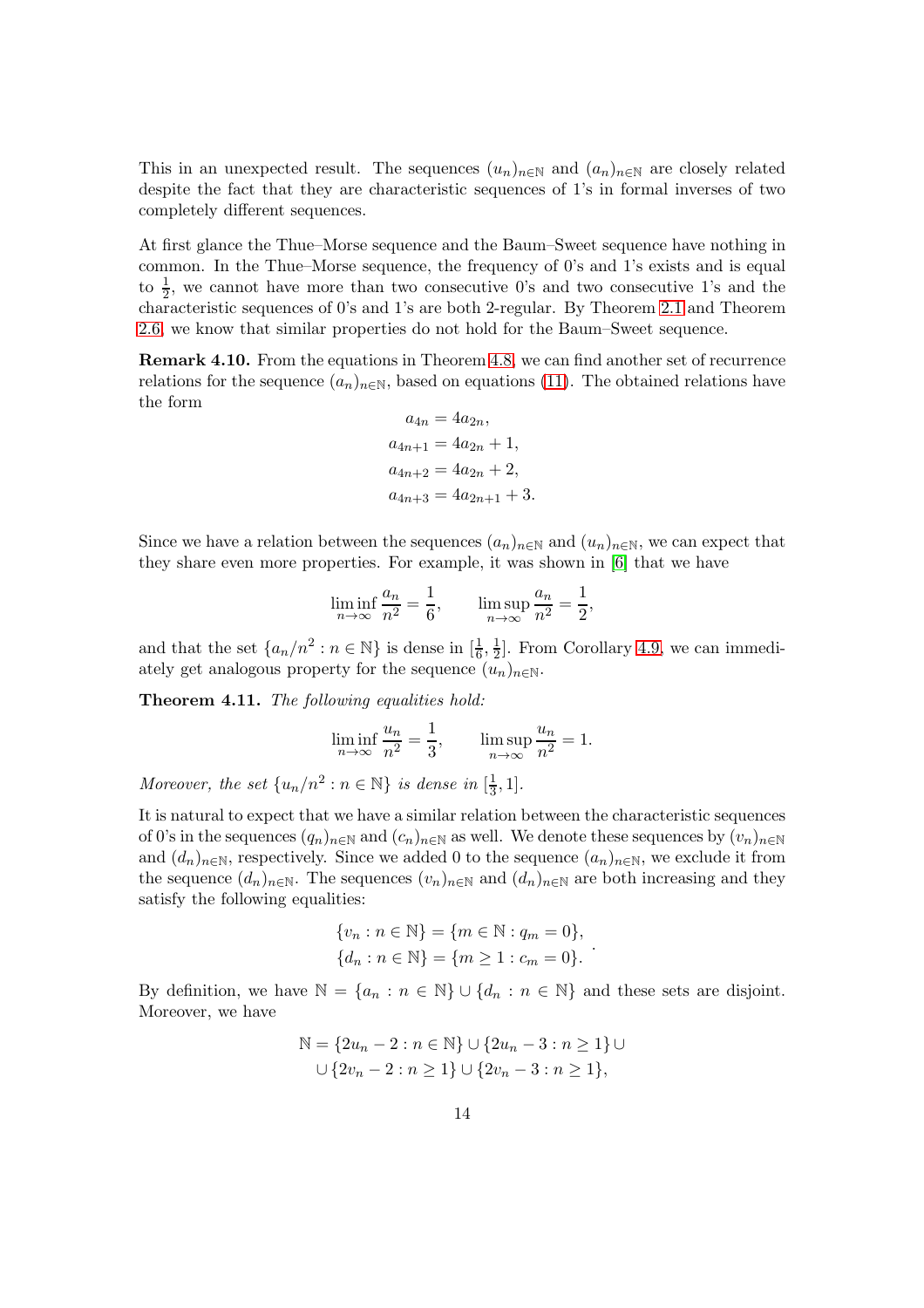and these sets are pairwise disjoint. By the relations from Corollary [4.9,](#page-12-2) we know that the elements from the first two sets are the terms of  $(a_n)_{n\in\mathbb{N}}$ . Therefore the remaining sets contain the terms of  $(d_n)_{n\in\mathbb{N}}$ . We thus have the following result:

<span id="page-14-0"></span>**Lemma 4.12.** For all  $n \in \mathbb{N}$  we have

 $d_{2n} = 2v_{n+1} - 3, \qquad d_{2n+1} = 2v_{n+1} - 2.$ 

It was shown in [\[6\]](#page-24-3) that the sequence  $(d_n)_{n\in\mathbb{N}}$  is not k-regular for any k. Hence, from the above lemma, we can get analogous result for the sequence  $(v_n)_{n\in\mathbb{N}}$ .

**Theorem 4.13.** *The sequence*  $(v_n)_{n \in \mathbb{N}}$  *is not k-regular for any k.* 

*Proof.* Follows immediately from Lemma [4.12.](#page-14-0)

 $\Box$ 

## 5 Generalizations

For a given natural number  $r \geqslant 2$ , we consider a sequence  $(b_n^{(r)})_{n \in \mathbb{N}}$  defined by the following rule: we have  $b_n^{(r)} = 1$  if all the blocks of 0's in the binary expansion of n have length divisible by r and  $b_n^{(r)} = 0$  otherwise, with  $b_0^{(r)} = 1$ . For  $r = 2$ , we recover the original Baum–Sweet sequence.

By definition, it is clear that the sequence  $(b_n^{(r)})_{n\in\mathbb{N}}$  is 2-automatic and satisfies the following recurrence relations:

<span id="page-14-1"></span>
$$
b_0^{(r)} = 1, \t b_{2r}^{(r)} = b_{2n+1}^{(r)} = b_n^{(r)},
$$
  
\n
$$
b_{2n+2i-1}^{(r)} = 0, \t i = 2, 3, ..., r.
$$
\n(13)

Moreover, it can be shown that the 2-kernel of the sequence  $(b_n^{(r)})$  consists of  $r+1$ subsequences, namely

$$
(b_n^{(r)})_{n \in \mathbb{N}}, (b_{2n}^{(r)})_{n \in \mathbb{N}}, \ldots, (b_{2r-1n}^{(r)})_{n \in \mathbb{N}}, (b_{4n+2}^{(r)})_{n \in \mathbb{N}}.
$$

We can expect that properties of the sequence  $(b_n^{(r)})_{n\in\mathbb{N}}$  for a given  $r\geq 2$  are similar to properties of the original Baum–Sweet sequence. In this section, we will show that this is indeed the case. We start with the following result.

**Theorem 5.1.** *The sequence*  $(b_n^{(r)})_{n \in \mathbb{N}}$  *contains arbitrarily long sequences of consecutive* 0*'s and the maximal number of consecutive* 1*'s is equal to* 2*.*

The proof of this result is analogous to the proof of Theorem [2.1.](#page-3-1)

Let  $(l_n^{(r)})_{n\in\mathbb{N}}$  be the characteristic sequence of 1's in the sequence  $(b_n^{(r)})_{n\in\mathbb{N}}$ , that is an increasing sequence satisfying the equality

$$
\left\{l_n^{(r)} : n \in \mathbb{N}\right\} = \left\{m \in \mathbb{N} : b_m^{(r)} = 1\right\}.
$$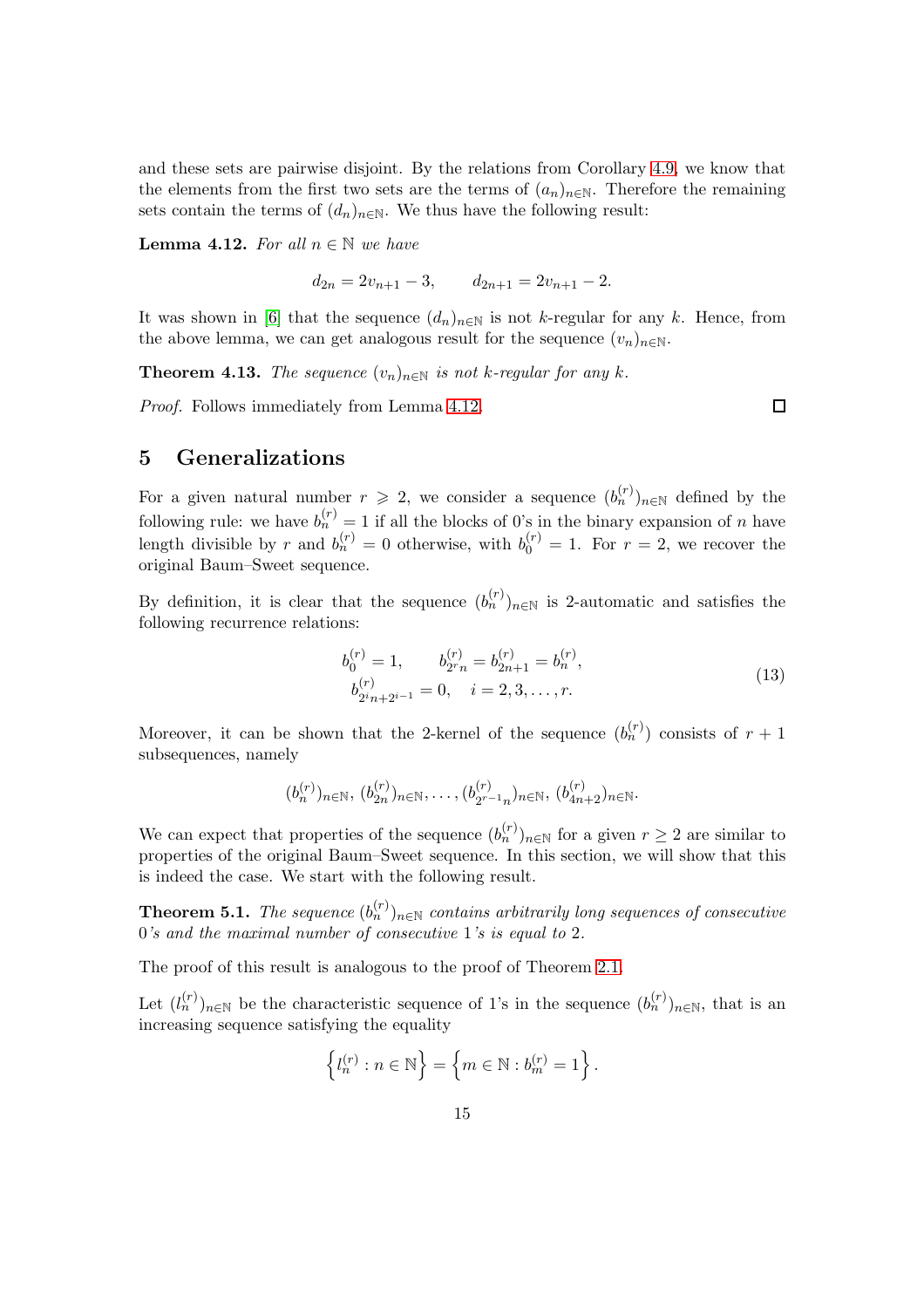**Theorem 5.2.** *The sequence*  $(l_n^{(r)})_{n \in \mathbb{N}}$  *is not k-regular for any*  $k \geq 2$ *.* 

*Proof.* Let  $\Sigma = \{x_0, x_1, \ldots, x_{r-1}\}\)$  be an alphabet with r letters. Define  $(\Delta_n)_{n \in \mathbb{N}}\$ as the sequence of words such that  $\Delta_i = x_{i+1}$  for  $0 \leq i \leq r-1$ ,  $\Delta_{r-1} = x_0 x_{r-1}$  and  $\Delta_n = \Delta_{n-r}\Delta_{n-1}$  for  $n \geq r$ . Let  $\varphi : \Sigma^* \to \Sigma^*$  be a morphism of monoids such that  $\varphi(x_i) = \Delta_i$ . Then it is easy to verify that we have  $\varphi(\Delta_n) = \Delta_{n+1}$  for all  $n \in \mathbb{N}$ . Moreover, we have the equality

$$
\Delta_0 \Delta_1 \ldots \Delta_{n+1} = x_1 \varphi(\Delta_0 \Delta_1 \ldots \Delta_n).
$$

As a consequence, we get that

<span id="page-15-0"></span>
$$
\Delta_0 \Delta_1 \Delta_2 \ldots = x_1 \varphi(\Delta_0 \Delta_1 \Delta_2 \ldots). \tag{14}
$$

The morphism  $\varphi$  does not have a fixed point. Consider the r-th iterate  $\mu = \varphi^r$  of  $\varphi$ . We have that

$$
\mu(x_0) = x_0 x_{r-1},
$$
  
\n
$$
\mu(x_1) = x_1 x_0 x_{r-1},
$$
  
\n
$$
\vdots
$$
  
\n
$$
\mu(x_{r-1}) = x_{r-1} \dots x_1 x_0 x_{r-1}.
$$

Hence the morphism  $\mu$  has exactly r fixed points. We are interested in frequencies of letters in the fixed points of  $\mu$ . Applying  $\varphi$  to equation [\(14\)](#page-15-0), we get that

$$
\Delta_0 \Delta_1 \Delta_2 \ldots = x_1 x_2 \ldots x_{r-1} x_0 x_{r-1} \mu(\Delta_0 \Delta_1 \Delta_2 \ldots),
$$

which implies that the infinite word  $\Delta_0\Delta_1\Delta_2\ldots$  can be written in the form

$$
\Delta_0 \Delta_1 \Delta_2 = w \mu(w) \mu^2(w) \mu^3(w) \dots,
$$

where  $w = x_1x_2...x_{r-1}x_0x_{r-1}$ . The morphism  $\mu$  is primitive (there exists  $k \ge 1$  such that for all  $i, j \in \{0, 1, \ldots, r-1\}, x_i$  occurs in  $\mu^k(x_j)$  and therefore in every fixed point of  $\mu$  the frequencies of all letters exist and are nonzero and they do not depend on the choice of a fixed point ([\[1,](#page-23-0) Theorem 8.4.7]). Hence, in the infinite word  $\Delta_0\Delta_1\Delta_2\ldots$ , the frequencies of all letters exist and are nonzero.

Denote by  $\mathbf{l}_r$  the infinite word such that the *n*-th letter of  $\mathbf{l}_r$  is equal to  $l_n^{(r)}$  mod 2. Using the same method as in the proof of Theorem [2.5,](#page-5-2) we get that

$$
\mathbf{l}_r = 01\psi(\Delta_0\Delta_1\Delta_2\ldots),
$$

where  $\psi : \Sigma^* \to \{0,1\}^*$  is a coding such that  $\psi(x_0) = 0$  and  $\psi(x_i) = 1$  for  $0 < i < r$ . In order to prove that the sequence  $(l_n^{(r)})_{n \in \mathbb{N}}$  is not k-regular for any  $k \geq 2$ , it is sufficient to prove that the frequency of letters in the above infinite word is irrational ([\[1,](#page-23-0) Theorem 8.4.5]). Using an easy induction, we get that

$$
\psi(\Delta_n\Delta_{n-1}\dots\Delta_0)01=\psi(\Delta_{n+r})
$$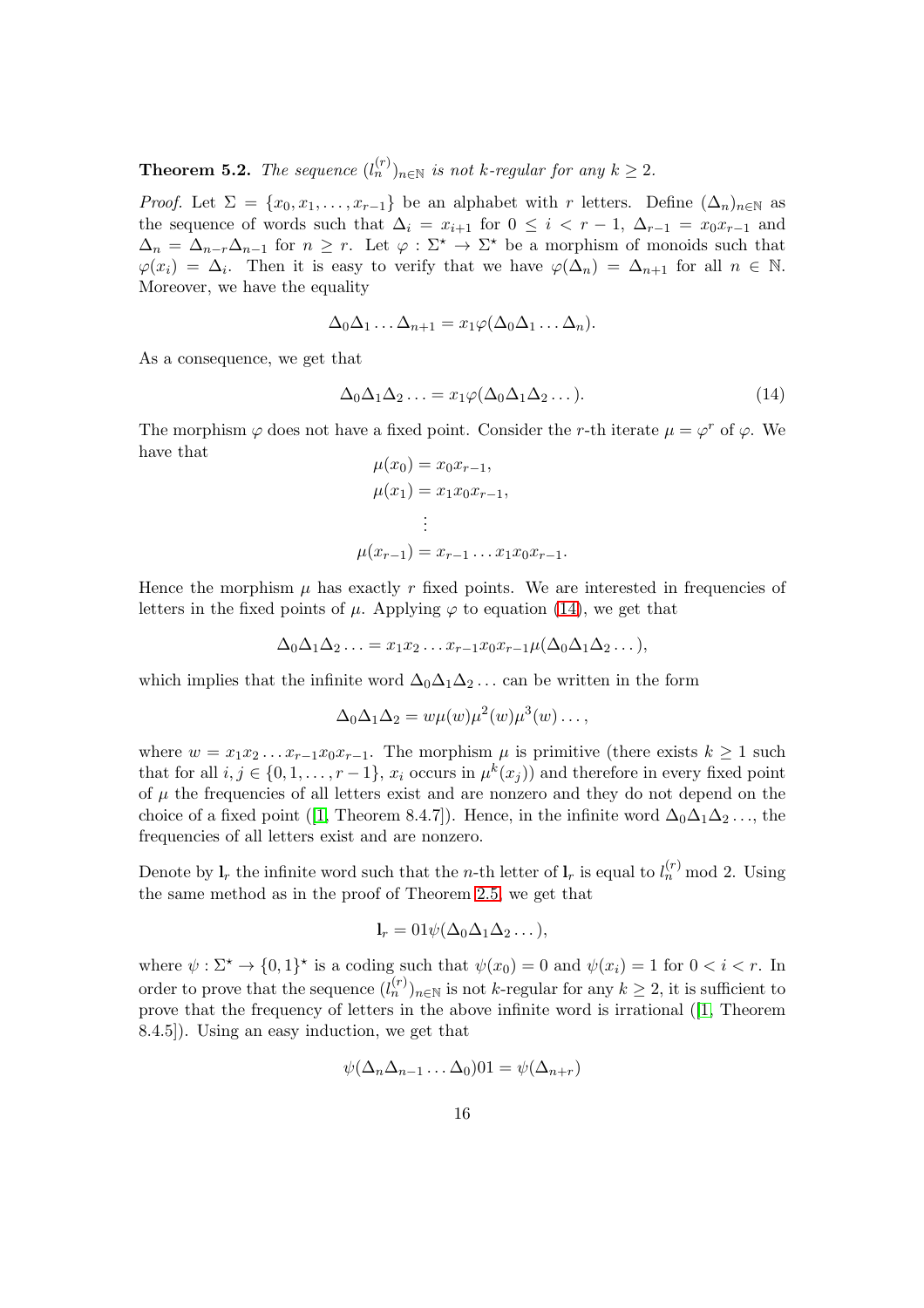for all  $n \in \mathbb{N}$  and therefore the word  $01\psi(\Delta_0\Delta_1...\Delta_n)$  can be created from  $\psi(\Delta_{n+r})$ after rearranging the letters. Since the frequency of 1's in the word  $01\psi(\Delta 0\Delta 1\dots)$ exists, so does the limit

$$
g = \lim_{n \to \infty} \frac{|\psi(\Delta_n)|_1}{|\psi(\Delta_n)|}.
$$

It is easy to check that we have  $|\psi(\Delta_n)| = |\psi(\Delta_{n+1})|_1$  for all  $n \in \mathbb{N}$ . Hence, from the recurrence relations for the sequence  $(\Delta_n)_{n\in\mathbb{N}}$ , we get that g is a root of the polynomial  $x^r + x - 1$ . This polynomial has only one root in  $(0, 1)$  and it is an irrational number, which completes the proof.  $\Box$ 

In the following part, we consider a formal power series

$$
\overline{B_r} = \sum_{n=0}^{\infty} b_n^{(r)} X^n \in \mathbb{C}[\![X]\!],
$$

From equations [\(13\)](#page-14-1), we obtain the equality

<span id="page-16-0"></span>
$$
\overline{B_r}(X^{2^r}) + X\overline{B_r}(X^2) - \overline{B_r}(X) = 0.
$$
\n(15)

We can now use the equation [\(15\)](#page-16-0) and the method used in the proof of Theorem [2.7](#page-6-1) to prove the following result.

**Theorem 5.3.** *The series*  $\overline{B_r}$  *is transcendental over*  $\mathbb{C}(X)$ *.* 

In the following part, we will focus on the formal inverse of the sequence  $(b_n^{(r)})_{n\in\mathbb{N}}$ . We consider a formal power series

$$
B_r = \sum_{n=0}^{\infty} b_n^{(r)} X^n \in \mathbb{F}_2[[X]].
$$

Using the recurrence relations for the sequence  $(b_n^{(r)})_{n \in \mathbb{N}}$ , we easily obtain the following equality: r

<span id="page-16-1"></span>
$$
B_r^{2^r} + XB_r^2 + B_r = 0.
$$
 (16)

We have  $b_0^{(r)} = 1$ , hence the series  $B_r$  does not have a formal inverse. As before, we consider the series  $C_r = B_r + 1$  and  $D_r = XB_r$ . These series are both invertible. Denote by  $P_r$  and  $Q_r$  the formal inverses of the series  $C_r$  and  $D_r$ , respectively. Let  $(p_n^{(r)})_{n\in\mathbb{N}}$  be the sequence of coefficients of  $P_r$  and let  $(q_n^{(r)})_{n\in\mathbb{N}}$  be the sequence of coefficients of  $Q_r$ .

We start with the series  $C_r$ . From equation [\(16\)](#page-16-1), we get

$$
C_r^{2^r} + XC_r^2 + C_r + X = 0.
$$

Hence, after left composing the above equation with  $P_r$ , we obtain the algebraic relation for the series  $P_r$ : r

<span id="page-16-2"></span>
$$
(X2 + 1)Pr + X2r + X = 0.
$$
 (17)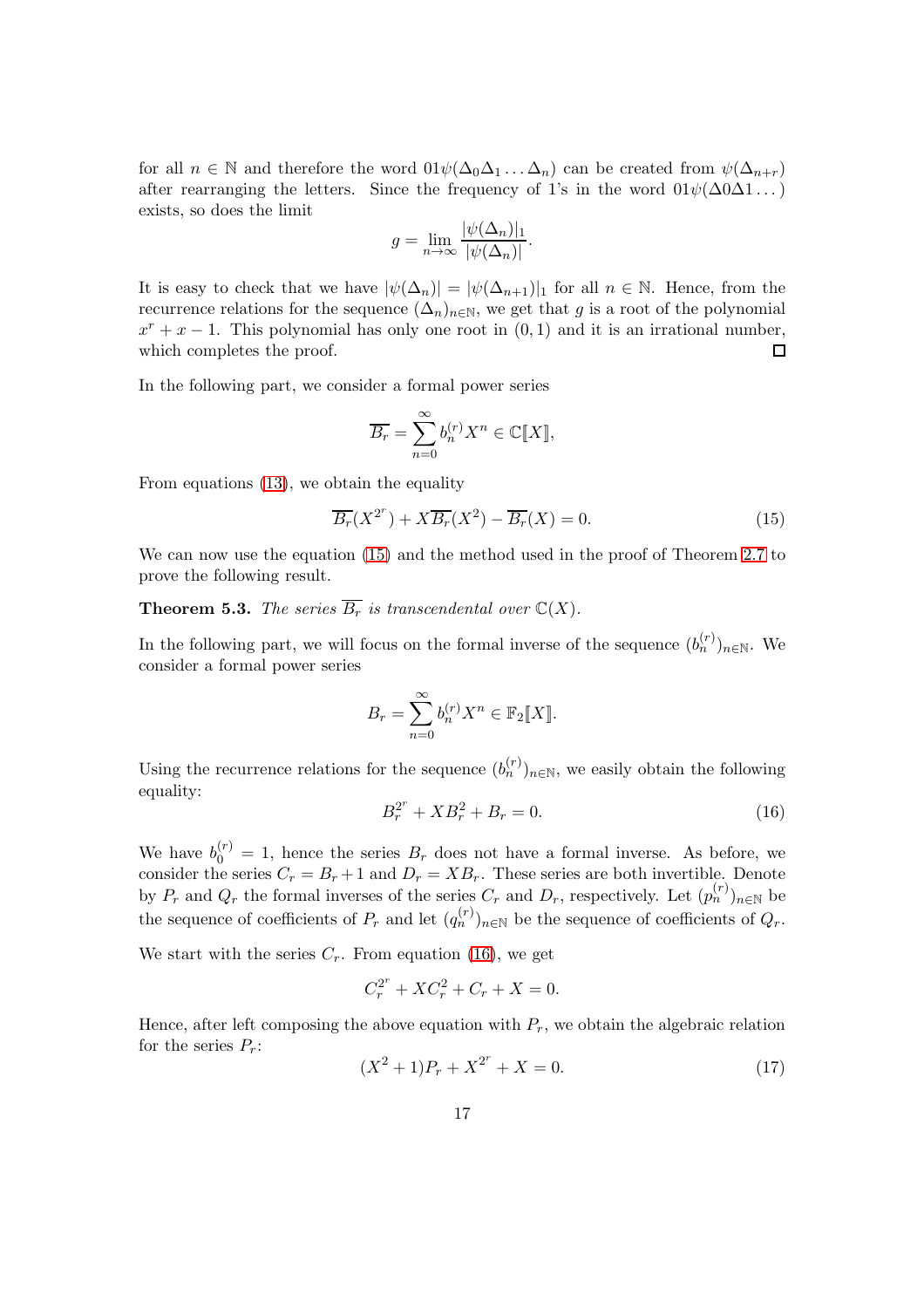From equation [\(17\)](#page-16-2), we can determine all terms of the sequence  $(p_n^{(r)})_{n \in \mathbb{N}}$ . More precisely, we have the following theorem.

Theorem 5.4. *We have the equality*

$$
p_n^{(r)} = \begin{cases} 0 & \text{if } 2|n \text{ and } n < 2^r, \\ 1 & \text{otherwise.} \end{cases}
$$

**Remark 5.5.** Consider the power series  $\overline{P_r} = \sum_{n=0}^{\infty} p_n^{(r)} X^n \in \mathbb{C}[[X]]$ . Since the sequence  $(p_n^{(r)})_{n\in\mathbb{N}}$  is ultimately constant, the series  $\overline{P_r}$  is a rational function. Using the above theorem, we can compute that

$$
\overline{P_r} = \frac{1}{1-X} \sum_{k=1}^{2^r - 1} (-1)^{k-1} X^k.
$$

We now consider the series  $D_r$ . Again, from equation [\(16\)](#page-16-1) we have that

$$
XD_r^{2^r} + X^{2^r} D_r^2 + x^{2^r} D_r = 0.
$$

Left composing the above equation with  $Q_r$ , we obtain

$$
(X+1)Q_r^{2^r} + X^{2^r-1}Q_r = 0.
$$

After comparing the coefficients at  $X^{2^r(n+1)+i}$ ,  $i = -1, 0, 1, ..., 2^r - 2$ , we get that the sequence  $(q_n^{(r)})_{n \in \mathbb{N}}$  satisfies the following recurrence relations:

$$
q_{2r}^{(r)} = q_{2r}^{(r)} = q_n^{(r)},
$$
  $q_{2r}^{(r)} = 0,$   $i = 0, 3, 4, ..., 2^r - 1.$ 

Hence the sequence  $(q_n^{(r)})_{n\in\mathbb{N}}$  is generated by the automaton shown in Figure [4.](#page-17-0) The input is represented in base 2<sup>r</sup> .



<span id="page-17-0"></span>Figure 4: The automaton generating the sequence  $(q_n^{(r)})_{n \in \mathbb{N}}$ .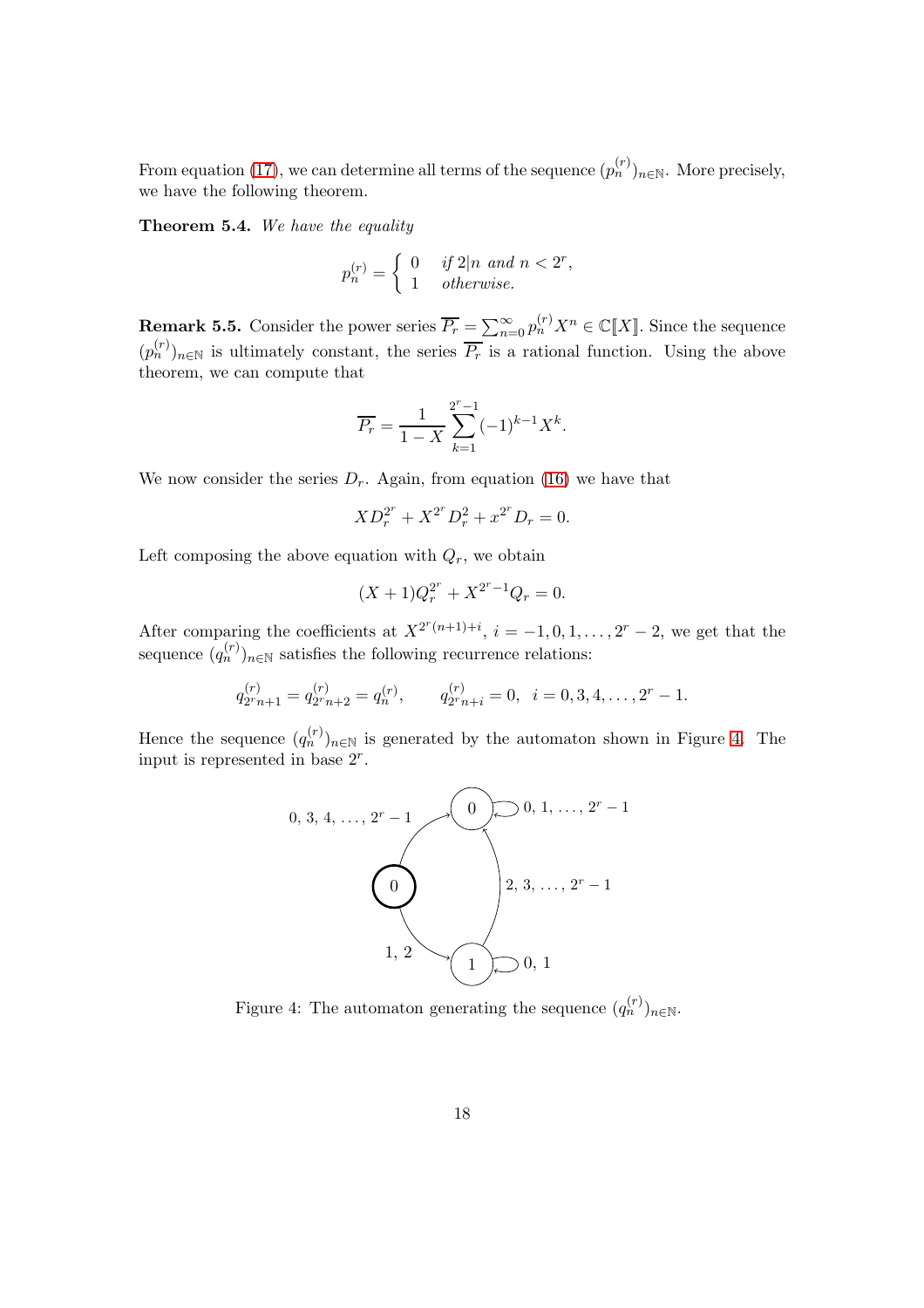**Remark 5.6.** Consider a sequence  $\overline{Q_r} = \sum_{n=0}^{\infty} q_n^{(r)} X^n \in \mathbb{C}[[X]]$ . From recurrence relations for the sequence  $(q_n^{(r)})_{n \in \mathbb{N}}$  we get that

$$
\overline{Q_r}(X) = \frac{1+X}{X^{2^r-2}} \overline{Q_r}(X^{2^r}).
$$

Moreover, by using the same method as in the proof of Theorem [4.1,](#page-10-2) we can prove that  $\overline{Q_r}$  is transcendental over  $\mathbb{C}(X)$ .

Let  $(u_n^{(r)})_{n\in\mathbb{N}}$  be the characteristic sequence of 1's in the sequence  $(q_n^{(r)})_{n\in\mathbb{N}}$ . In the following part, we are going to introduce some properties of this sequence. Let us recall that in the case  $r = 2$ , the characteristic sequence of 1's is closely related to the Moser–de Bruijn sequence. It turns out that we can find such a relation in the general case as well.

We define a sequence  $(m_n^{(r)})_{n \in \mathbb{N}}$  as an increasing sequence of natural numbers n such that n can be written as a sum of distinct powers of  $2<sup>r</sup>$  (in other words, n has only digits 0 and 1 in its base-2<sup>r</sup> expansion). It is clear that in the case  $r = 2$ , this sequence is the Moser–de Bruijn sequence.

The sequence  $(m_n^{(r)})_{n \in \mathbb{N}}$  satisfies the following recurrence relations:

<span id="page-18-3"></span>
$$
m_0^{(r)} = 0, \qquad m_{2n}^{(r)} = 2^r m_n^{(r)}, \qquad m_{2n+1}^{(r)} = 2^r m_n^{(r)} + 1. \tag{18}
$$

From the automaton shown in Figure [4,](#page-17-0) we get that  $q_n^{(r)} = 1$  if and only if n has only digits 0 and 1 in its base-2<sup>r</sup> expansion, except for the last digit, which can be either 1 or 2. As a consequence, we obtain the following result.

<span id="page-18-1"></span>**Theorem 5.7.** We have  $u_n^{(r)} = m_n^{(r)} + 1$  for  $n \in \mathbb{N}$ .

<span id="page-18-0"></span>**Corollary 5.8.** *The sequence*  $(u_n^{(r)})_{n \in \mathbb{N}}$  *satisfies the following recurrence relations:* 

$$
u_0^{(r)} = 1,
$$
  $u_{2n}^{(r)} = u_n^{(r)} - 2^r + 1,$   $u_{2n+1}^{(r)} = u_n^{(r)} - 2^r + 2.$ 

**Corollary 5.9.** *The sequence*  $(u_n^{(r)})_{n \in \mathbb{N}}$  *is* 2*-regular.* 

In the following part, we will focus on the properties of the sequence  $(u_n^{(r)})_{n\in\mathbb{N}}$ . As before, we start with the following theorem, which characterizes the values of the sequence  $(u_{n+1}^{(r)} - u_n^{(r)})_{n \in \mathbb{N}}$ . This result can be proved using the same method as in the proof of Theorem [4.6.](#page-11-3)

<span id="page-18-2"></span>Theorem 5.10. *We have the equality*

$$
\left\{ u_{n+1}^{(r)} - u_n^{(r)} : n \in \mathbb{N} \right\} = \left\{ \frac{1}{2^r - 1} \left( 1 + (2^r - 2) \cdot 2^{r k} \right) : k \in \mathbb{N} \right\}.
$$

*Moreover, for each*  $k \in \mathbb{N}$  *we have*  $u_{n+1}^{(r)} - u_n^{(r)} = \frac{1}{2^{r-1}}$  $\frac{1}{2^{r}-1}(1+(2^{r}-2)\cdot 2^{rk})$  *if and only if* n *has the form*  $n = (2m + 1)2^{k} - 1$ ,  $m \in \mathbb{N}$ .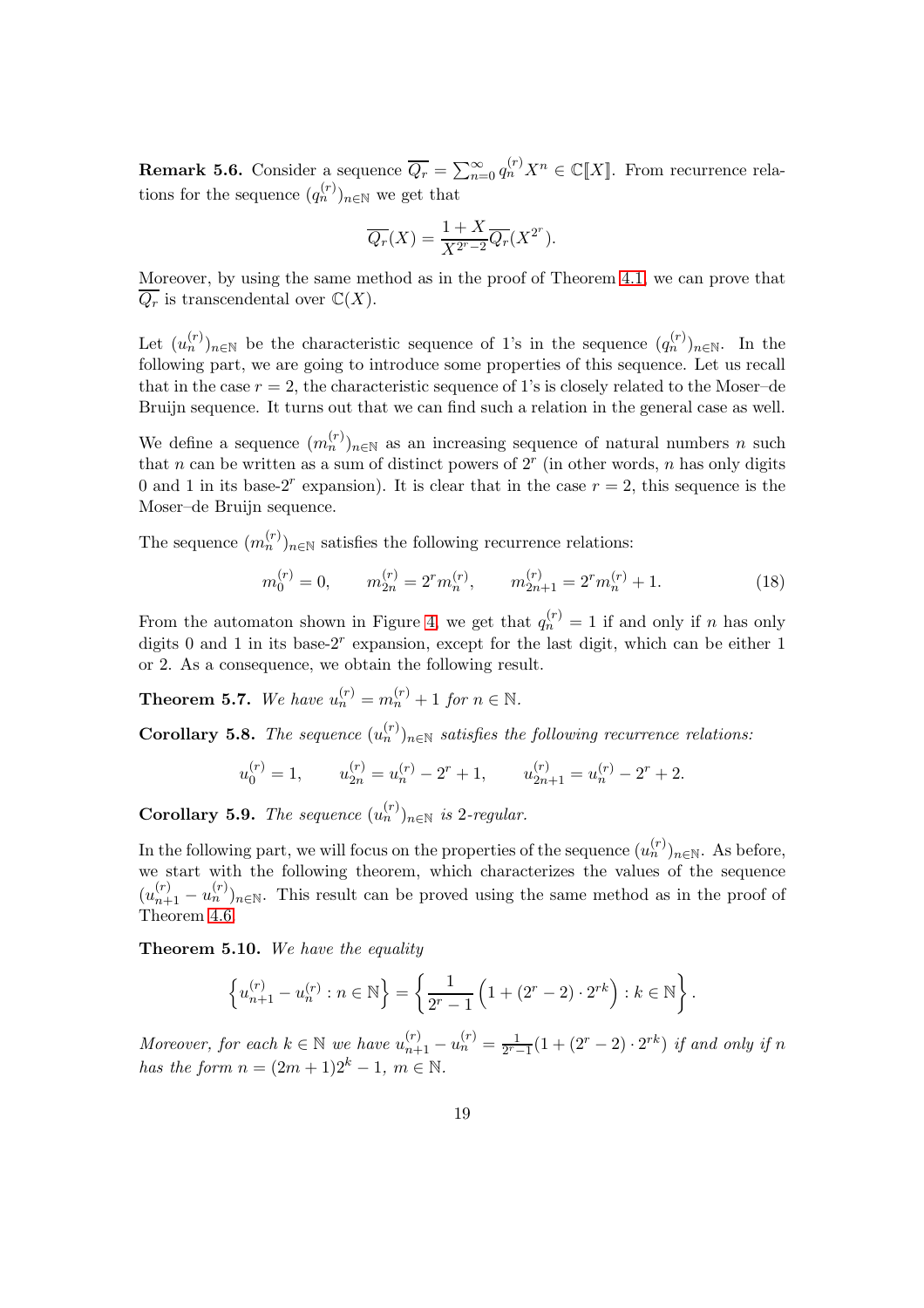In section [4,](#page-8-3) we proved the equalities

$$
\liminf_{n \to \infty} \frac{u_n}{n^2} = \frac{1}{3}, \qquad \limsup_{n \to \infty} \frac{u_n}{n^2} = 1.
$$

The proof relies on the connection between the sequence  $(u_n)_{n\in\mathbb{N}}$  and the characteristic sequence of 1's in the formal inverse of the Thue–Morse sequence. In the general case, we do not have such a connection. However, it is still possible to find the analogous equalities for the sequence  $(u_n^{(r)})_{n \in \mathbb{N}}$ .

We start with the following lemma. It can be proved using induction and equalities in Corollary [5.8.](#page-18-0)

**Lemma 5.11.** For all  $n \in \mathbb{N}$  we have that

$$
\frac{(n+1)^r + 2^r - 2}{2^r - 1} \le u_n^{(r)} \le n^r + 1.
$$

*Moreover, for all*  $m \in \mathbb{N}$  *we have* 

$$
u_{2m-1}^{(r)} = \frac{2^{mr} + 2^r - 2}{2^r - 1}, \qquad u_{2m}^{(r)} = 2^{mr} + 1.
$$

As a consequence, we get the following result.

Theorem 5.12. *We have the equalities*

$$
\liminf_{n \to \infty} \frac{u_n^{(r)}}{n^r} = \frac{1}{2^r - 1}, \qquad \limsup_{n \to \infty} \frac{u_n^{(r)}}{n^r} = 1.
$$

Let us recall that in the case  $r = 2$  we have that the set  $\{u_n/n^2 : n \in \mathbb{N}\}\)$  is dense in the interval  $\left[\frac{1}{3}\right]$  $\frac{1}{3}$ , 1]. In the general case, the analogous statement is also true.

**Theorem 5.13.** The set  ${u_n^{(r)} / n^r : n \in \mathbb{N}}$  is dense in the interval  $\left[\frac{1}{2^r}\right]$  $\frac{1}{2^{r}-1}, 1\bigg].$ 

To prove this statement, we can use the same method as in the proof of the analogous result for the formal inverse of the Thue–Morse sequence (see [\[6,](#page-24-3) Theorem 3.8] for details).

Denote by  $(v_n^{(r)})_{n\in\mathbb{N}}$  the characteristic sequence of 0's in the sequence  $(q_n^{(r)})_{n\in\mathbb{N}}$ . In the following, we are going to prove that the sequence  $(v_n^{(r)})_{n\in\mathbb{N}}$  is not k-regular for any  $k \geq 2$ .

First, we consider the sequence  $(w_n^{(r)})_{n \in \mathbb{N}}$  where  $w_n^{(r)} = v_{n+1}^{(r)} - 1$ . Note that by Theorem [5.7](#page-18-1) the sequence  $(w_n^{(r)})_{n\in\mathbb{N}}$  consists of those natural numbers which do not appear in the sequence  $(m_n^{(r)})_{n \in \mathbb{N}}$ . Furthermore, we consider a sequence  $(s_n^{(r)})_{n \in \mathbb{N}}$  given by

$$
s_n^{(r)} = \frac{w_n^{(r)} - n}{2} \mod 2.
$$

We have the following result.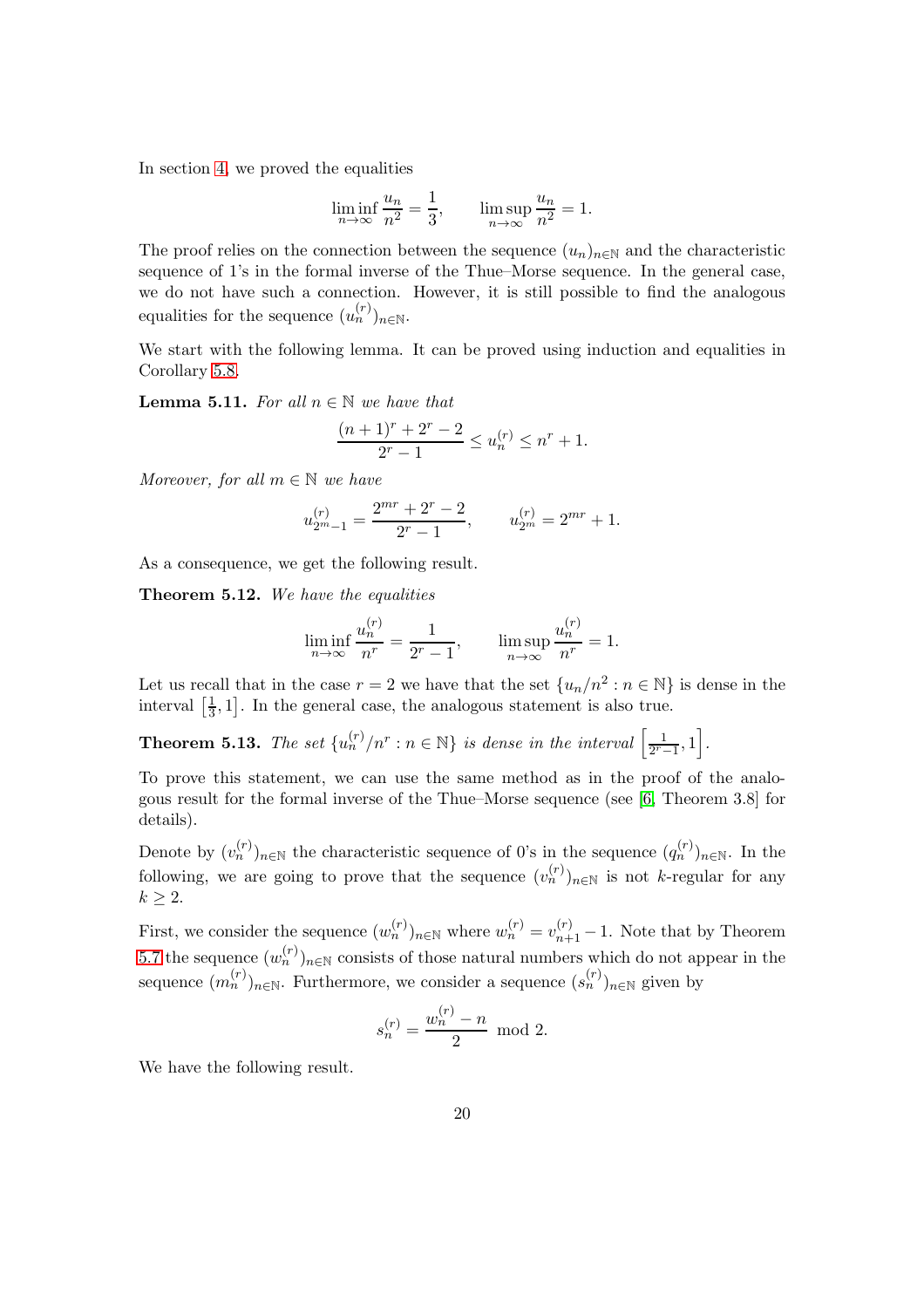<span id="page-20-1"></span>**Lemma 5.14.** We have  $s_n^{(r)} = 1$  if and only if n can be written in the form  $n = \sum_{i=0}^{s} (2^{rn_i} - 2^{n_i}) + j$ , where  $1 < n_0 < \ldots < n_s$  and  $j \in \{0, 1, \ldots, 2^r - 3\}$ .  $s_{i=0}^{s}(2^{rn_i}-2^{n_i})+j$ , where  $1 < n_0 < \ldots < n_s$  and  $j \in \{0,1,\ldots,2^r-3\}$ .

*Proof.* Let us note that for all  $n \in \mathbb{N}$  we have

<span id="page-20-0"></span>
$$
w_n^{(r)} - n = |\left\{ k \in \mathbb{N} : m_k^{(r)} < w_n^{(r)} \right\} |.
$$
\n(19)

Note that we have  $s_n^{(r)} = 1$  if and only if  $w_n^{(r)} - n = 4k + 2$  for some  $k \in \mathbb{N}$ . Hence, from equation [\(19\)](#page-20-0), we get the formula

$$
s_n^{(r)} = \begin{cases} 1 & \text{if } m_{4k+1}^{(r)} < w_n^{(r)} < m_{4k+2}^{(r)} \text{ for some } k \in \mathbb{N}, \\ 0 & \text{otherwise.} \end{cases}
$$

Moreover, from Theorem [5.7](#page-18-1) and Theorem [5.10](#page-18-2) we have that

$$
m_{4k+2}^{(r)} - m_{4k+1}^{(r)} = 2^r - 1,
$$

hence the sequence  $(s_n^{(r)})_{n\in\mathbb{N}}$  consists of groups of consecutive 1's of the exact length  $2^{r} - 2$ . Moreover, if *n* is a number such that  $s_n^{(r)} = 1$  is the first one in the group of consecutive 1's, then  $w_n^{(r)} = m_{4k+1}^{(r)} + 1$  for some  $k \in \mathbb{N}$ . From equation [\(19\)](#page-20-0), the last statement is equivalent to the fact that  $n = m_{4k+1}^{(r)} - 4k - 1 = m_{4k}^{(r)} - 4k$ . From equations [\(18\)](#page-18-3), it is clear that if  $k = \sum_{i=0}^{s} 2^{k_i}$  for some  $0 \le k_0 < \ldots < k_s$ , then

$$
m_k^{(r)} = \sum_{i=0}^{s} 2^{rk_i}
$$

and conversely. Therefore we have

$$
n = m_{4k}^{(r)} - 4k = 2^{2r} \sum_{i=0}^{s} 2^{rk_i} - 4 \sum_{i=0}^{s} 2^{k_i} = \sum_{i=0}^{s} (2^{r(k_i+2)} - 2^{k_i+2}),
$$

 $\Box$ 

and that completes the proof.

We define a new sequence  $(\tilde{s}_n^{(r)})_{n \in \mathbb{N}}$  as a sequence satisfying

$$
\tilde{s}_n^{(r)} = \begin{cases} 1 & \text{if } n = \sum_{i=0}^s (2^{rn_i} - 2^{n_i}) \text{ for some } 1 < n_0 < \ldots < n_s, \\ 0 & \text{otherwise.} \end{cases}
$$

From Lemma [5.14,](#page-20-1) we easily obtain the following result.

<span id="page-20-2"></span>Lemma 5.15. *We have the equality*

$$
\tilde{s}_n^{(r)} = \begin{cases}\ns_n^{(r)} & \text{if } 2^r - 2|n, \\
0 & \text{otherwise.}\n\end{cases}
$$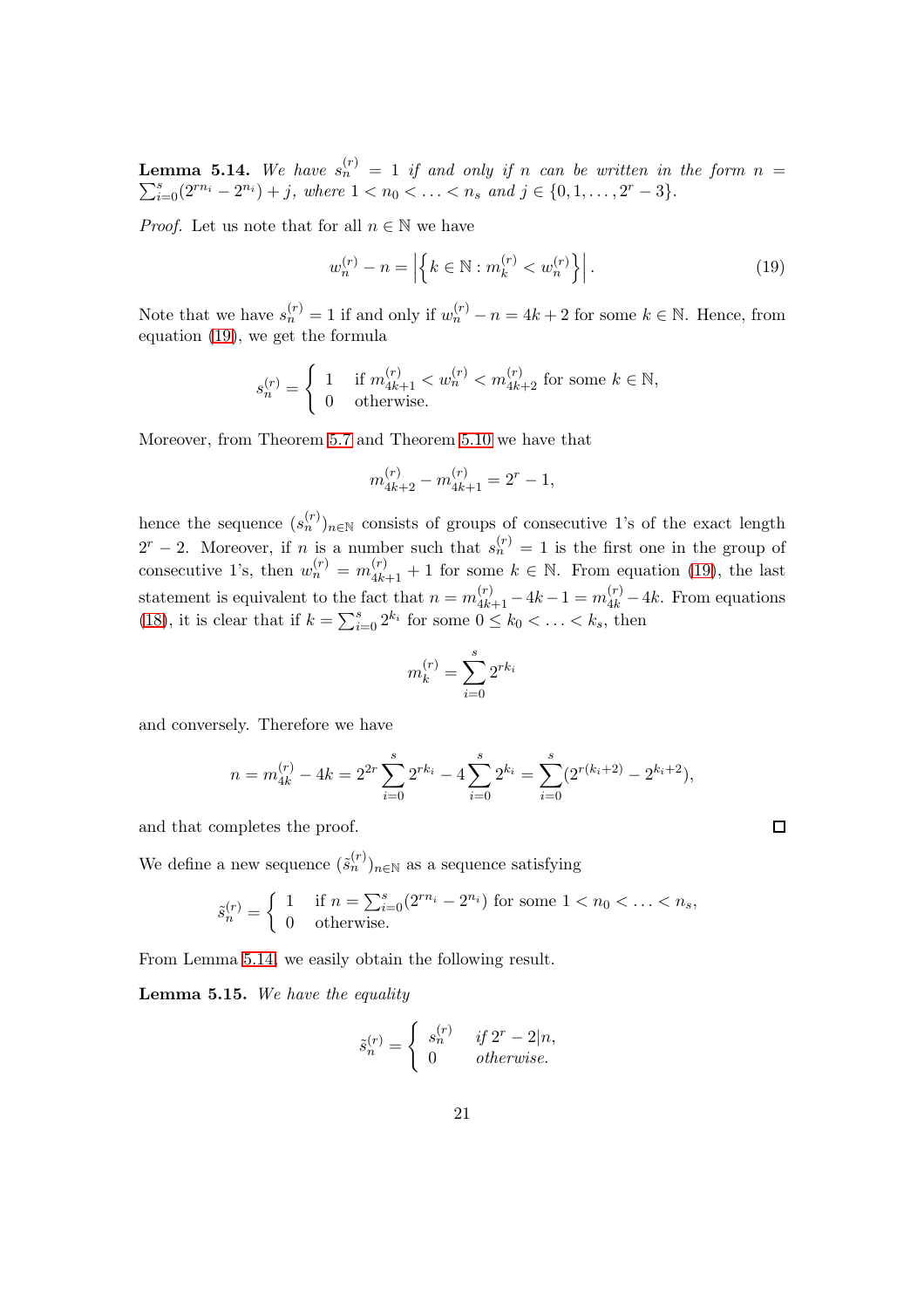It turns out that properties of the sequence  $(\tilde{s}_n^{(r)})_{n\in\mathbb{N}}$  are similar to properties of the sequence  $(z_n)_{n\in\mathbb{N}}$  introduced in [\[6\]](#page-24-3). The sequence satisfies the equality

$$
z_n = \left(\frac{d_{4n}+1}{4} - n\right) \pmod{2},
$$

where  $(d_n)_{n\in\mathbb{N}}$  is the characteristic sequence of 0's of the formal inverse of the Thue– Morse sequence.

Before we give the proof of the main result, we introduce some additional lemmas concerning the sequence  $(\tilde{s}_n^{(r)})_{n \in \mathbb{N}}$ . These lemmas are analogous to the respective lemmas in [\[6\]](#page-24-3) concerning the sequence  $(z_n)_{n\in\mathbb{N}}$  and they can be proved using exactly the same methods.

**Lemma 5.16.** *Let*  $k \in \mathbb{N}$ ,  $k \geq 2$ . *Then for each*  $n \in \left[2^{r(k+1)-1}, \frac{4}{3}\right]$  $\frac{4}{3} \cdot 2^{r(k+1)-1}$  *we have*  $\tilde{s}_n^{(r)}=0.$ 

*Proof.* Analogous to [\[6,](#page-24-3) Lemma 4.2].

**Lemma 5.17.** For all  $k \in \mathbb{N}$ ,  $k \geq 2$ , there exists  $n \in \mathbb{N}$  such that  $k|n$  and  $\tilde{s}_n^{(r)} = 1$ .

*Proof.* Analogous to [\[6,](#page-24-3) Lemma 4.3].

<span id="page-21-0"></span>**Lemma 5.18.** *The sequence*  $(\tilde{s}_n^{(r)})_{n \in \mathbb{N}}$  *is not* 2*-automatic.* 

*Proof.* Analogous to [\[6,](#page-24-3) Lemma 4.4].

<span id="page-21-1"></span>**Lemma 5.19.** Let  $k > 1$  be a positive integer such that k is not of the form  $2^m$ ,  $m \in \mathbb{N}$ . *Then the sequence*  $(\tilde{s}_n^{(r)})_{n \in \mathbb{N}}$  *is not k-automatic.* 

*Proof.* Analogous to [\[6,](#page-24-3) Lemma 4.5].

We are now ready to prove the main result.

**Theorem 5.20.** *The sequence*  $(v_n^{(r)})_{n \in \mathbb{N}}$  *is not k-regular for any*  $k \geq 2$ *.* 

*Proof.* Suppose that the sequence  $(v_n^{(r)})_{n \in \mathbb{N}}$  is k-regular for some  $k \geq 2$ . Then the sequence  $(w_n^{(r)} - n)_{n \in \mathbb{N}}$  is also k-regular, hence the sequence  $(s_n^{(r)})_{n \in \mathbb{N}}$  is k-automatic. From Lemma [5.15,](#page-20-2) we have that the sequence  $(\tilde{s}_n^{(r)})_{n\in\mathbb{N}}$  is also k-automatic, which is a contradiction with Lemma [5.18](#page-21-0) and Lemma [5.19.](#page-21-1)

 $\Box$ 

 $\Box$ 

 $\Box$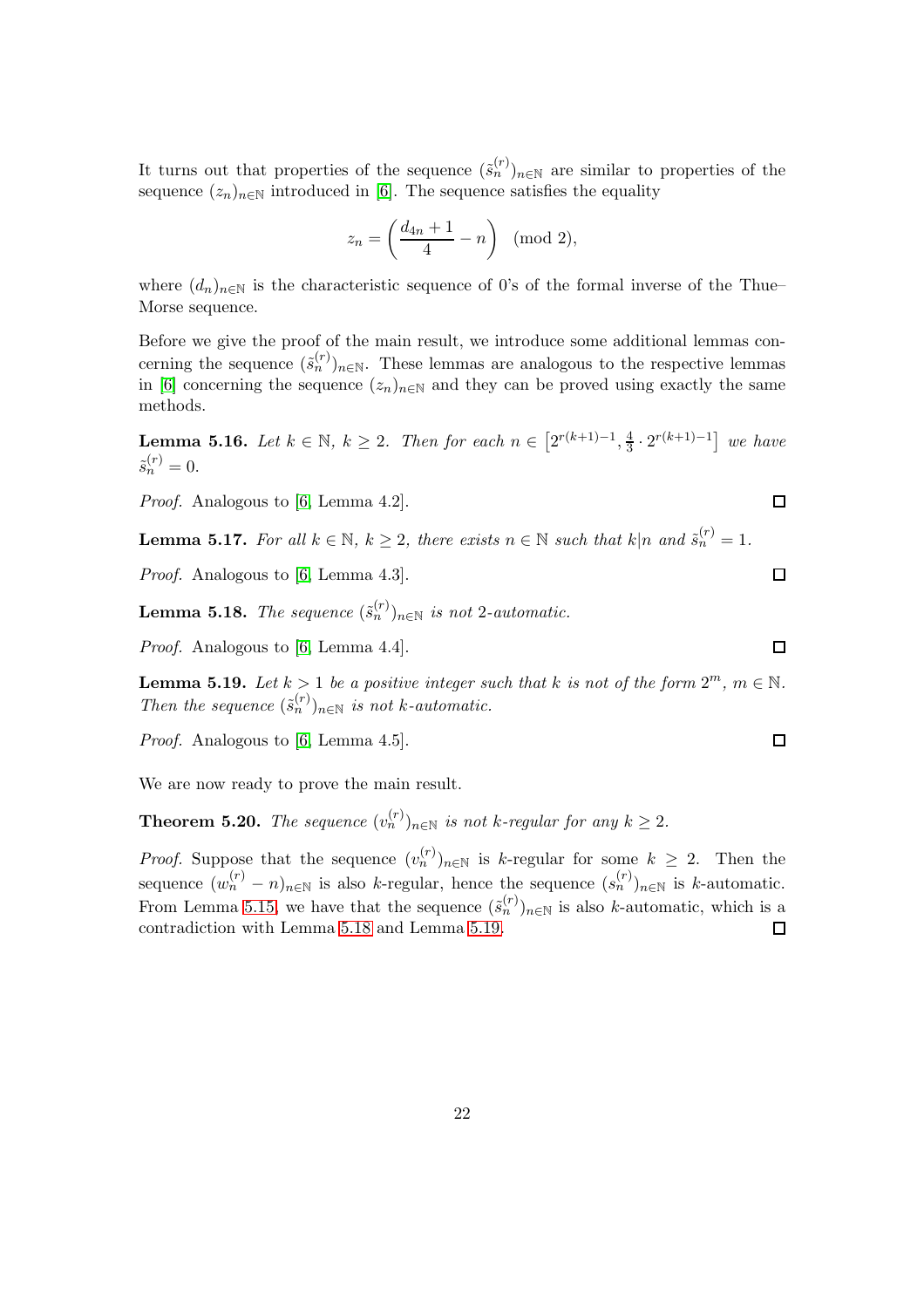## 6 Open problems

In this short section, we give some open problems connected with the Baum–Sweet sequence and the formal inverses of its modifications.

**Problem 6.1.** *Let*  $(h_n)_{n\in\mathbb{N}}$  *be the characteristic sequence of* 0*'s in the Baum–Sweet sequence, i.e. an increasing sequence satisfying the equality*

$$
\{h_n : n \in \mathbb{N}\} = \{m \in \mathbb{N} : b_m = 0\}.
$$

*Is the sequence*  $(h_n)_{n \in \mathbb{N}}$  *k*-*regular for some k*?

In section [2,](#page-3-2) we proved that the sequence  $(l_n)_{n\in\mathbb{N}}$ , which is characteristic sequence of 1's in the Baum–Sweet sequence, is not  $k$ -regular for any  $k$ , which was the consequence of the fact that the frequency of 1's in the sequence  $(l_n \mod 2)$  is not a rational number. Unfortunately, it turns out that if the frequency of 0's in sequence  $(h_n \mod 2)$  exists, then it is rational.

To prove this, we define the sequence of words  $(H_n)_{n\in\mathbb{N}}$  in the following way:

$$
H_0 = 0,
$$
  $H_1 = 10,$   $H_{n+2} = H_n(01)^{2^n} H_{n+1}, n \ge 2.$ 

Denote by h the infinite word such that the *n*-th letter of h is equal to  $h_n$  mod 2. Using the same method as in the proof of Theorem [2.5,](#page-5-2) we get that

$$
\mathbf{h}=H_0H_1H_2\ldots
$$

Using an easy induction, we get the equalities

$$
|H_0H_1...H_n|_1 = 2^{n+1} - f_{n+3}, \qquad |H_0H_1...H_n| = 2^{n+2} - f_{n+4},
$$

where  $f_n$  denotes the *n*-th Fibonacci number. Hence we have

$$
\lim_{n \to \infty} \frac{|H_0 H_1 \dots H_n|}{|H_0 H_1 \dots H_n|} = \lim_{n \to \infty} \frac{2^{n+1} - f_{n+3}}{2^{n+2} - f_{n+4}} = \frac{1}{2},
$$

and therefore if the frequency of 1's in **h** exists, it is equal to  $\frac{1}{2}$ .

**Remark 6.2.** It is not difficult to prove that the sequence  $(h_n \mod 2)_{n \in \mathbb{N}}$  is morphic. Let  $\Sigma = \{a, b, c, d, e, f\}$ . Let  $\nu : \Sigma^* \to \Sigma^*$  be a morphism such that

$$
\nu(a) = bc, \qquad \nu(d) = de,
$$
  
\n
$$
\nu(b) = ad, \qquad \nu(e) = de,
$$
  
\n
$$
\nu(c) = ebc, \qquad \nu(f) = fbc.
$$

We define a coding  $\tau : \Sigma \to \{0,1\}$  in the following way:

$$
\tau(a) = \tau(c) = \tau(d) = \tau(f) = 0, \qquad \tau(b) = \tau(e) = 1.
$$

Then it can be shown that we have the equality

$$
\mathbf{h} = \tau(\nu^{\omega}(f)).
$$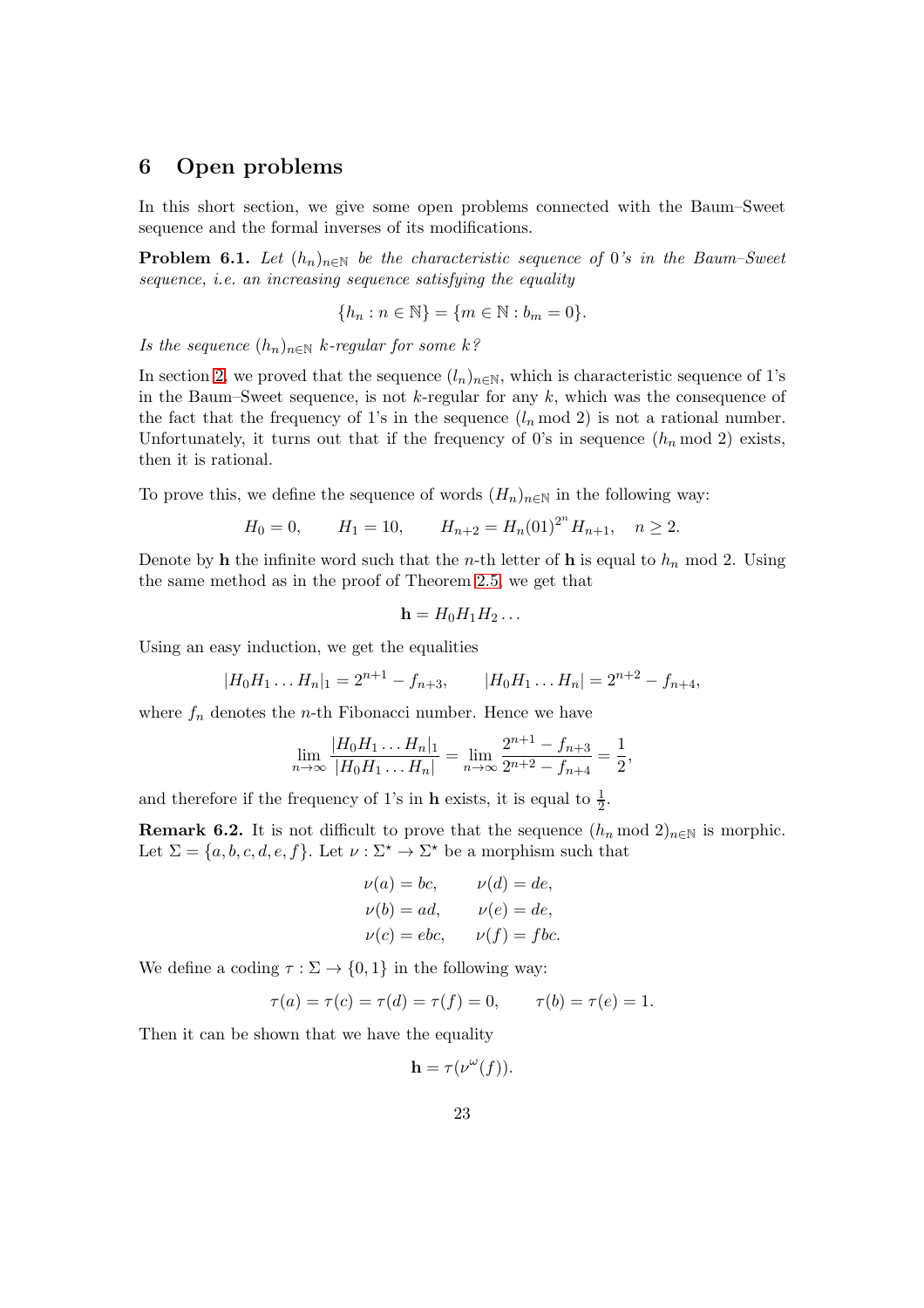The next problem is the generalization of the previous one.

**Problem 6.3.** Let  $r \geq 2$ . Consider the sequence  $(h_n^{(r)})_{n \in \mathbb{N}}$ , which is the characteristic *sequence* of 0's in the sequence  $(b_n^{(r)})_{n \in \mathbb{N}}$ . Is the sequence  $(h_n^{(r)})_{n \in \mathbb{N}}$  k-regular for some k*?*

Let p be a prime number. We denote by  $s_p(n)$  the sum of digits of  $n \in \mathbb{N}$  in base p. We define the sequence  $(t_{p,n})_{n\in\mathbb{N}}$  as

$$
t_{p,n} = s_p(n) \text{ mod } p \in \mathbb{F}_p.
$$

The sequence  $(t_{p,n})_{n\in\mathbb{N}}$  is then p-automatic. These sequences generalize the Thue–Morse sequence (we recover the original sequence in the case  $p = 2$ ).

In section [4,](#page-8-3) we proved that the formal inverse of the Thue–Morse sequence is closely related to the sequence  $(q_n)_{n\in\mathbb{N}}$ , which is the formal inverse of one of the modifications of the Baum–Sweet sequence. It would be interesting to find a similar connection involving the sequences  $(t_{p,n})_{n\in\mathbb{N}}$ .

In order to find such a connection, we need to introduce a similar generalization of the Baum–Sweet sequence. Below we show one of the possible generalizations. It is unclear whether we can find such a connection in this particular case.

We define the family of sequences  $\{(b_{p,n})_{n\in\mathbb{N}} : p \text{ is prime}\}\$  in the following way: for a fixed prime p, we have  $b_{p,n} = 1$  if the length of every block of 0's in the base-p expansion of n is divisible by p and  $b_{p,n} = 0$  otherwise (with  $b_{p,0} = 1$ ). The sequence  $(b_{p,n})_{n \in \mathbb{N}}$  is p-automatic and for  $p = 2$  we recover the original Baum–Sweet sequence.

We then introduce the sequence  $(b'_{p,n})_{n\in\mathbb{N}}$  given by

$$
b'_{p,n} = \begin{cases} 0 & \text{if } n = 0,\\ b_{p,n-1} & \text{if } n \geq 1. \end{cases}
$$

The sequence  $(b'_{p,n})_{n\in\mathbb{N}}$  has a formal inverse and therefore we can compare it to the formal inverse of the sequence  $(t_{p,n})_{n\in\mathbb{N}}$ .

## Acknowledgements

I would like to express my gratitude to my advisor, dr Jakub Byszewski, for numerous comments and suggestions.

### <span id="page-23-0"></span>References

[1] Jean-Paul Allouche and Jeffrey Shallit. *Automatic sequences: Theory, applications, generalizations.* Cambridge University Press, Cambridge, 2003.